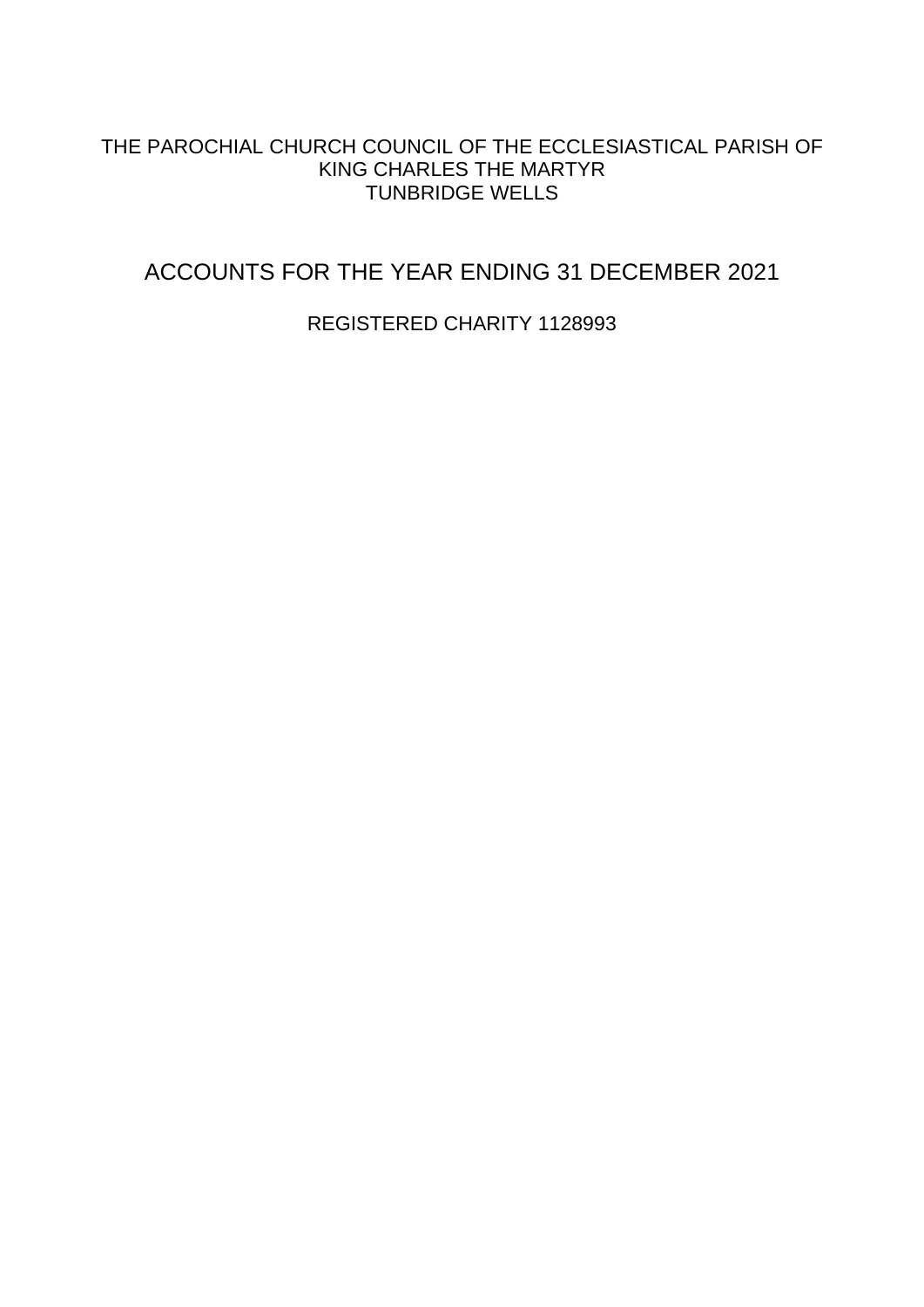### **Introduction**

I have now served King Charles the Martyr for over five years. Like the previous year, 2021 has been another year of responding to the global pandemic. Whilst this has continued to be challen ging, it has also been a time of looking forward and coming together as a church community.

As always, I want to introduce this report by giving my particular thanks to our team of dedicated and talented ministers, lay and ordained and the many members of the congregation who have volunteered in different roles. I am particularly indebted to the clergy team and lay readers; our Parish Secretaries and Churchwardens; everyone who has maintained the very high standard of music at King Charles, the volunteers who have kept the Church open and the team who have enabled so much to be placed on-line and 'live-streamed'. It cannot go without saying, how grateful I am to all the people who have been involved in volunteering to lead, support and participate in all the many different activities within the Church.

We look forward to continuing to foster and enjoy the close relationship with our sister parish of St Mark's and developing our plans to serve the local community. We pray that King Charles will continue to flourish as a welcoming place of fellowship and worship.

Revd Laurence Powell Chair of the Parochial Church Council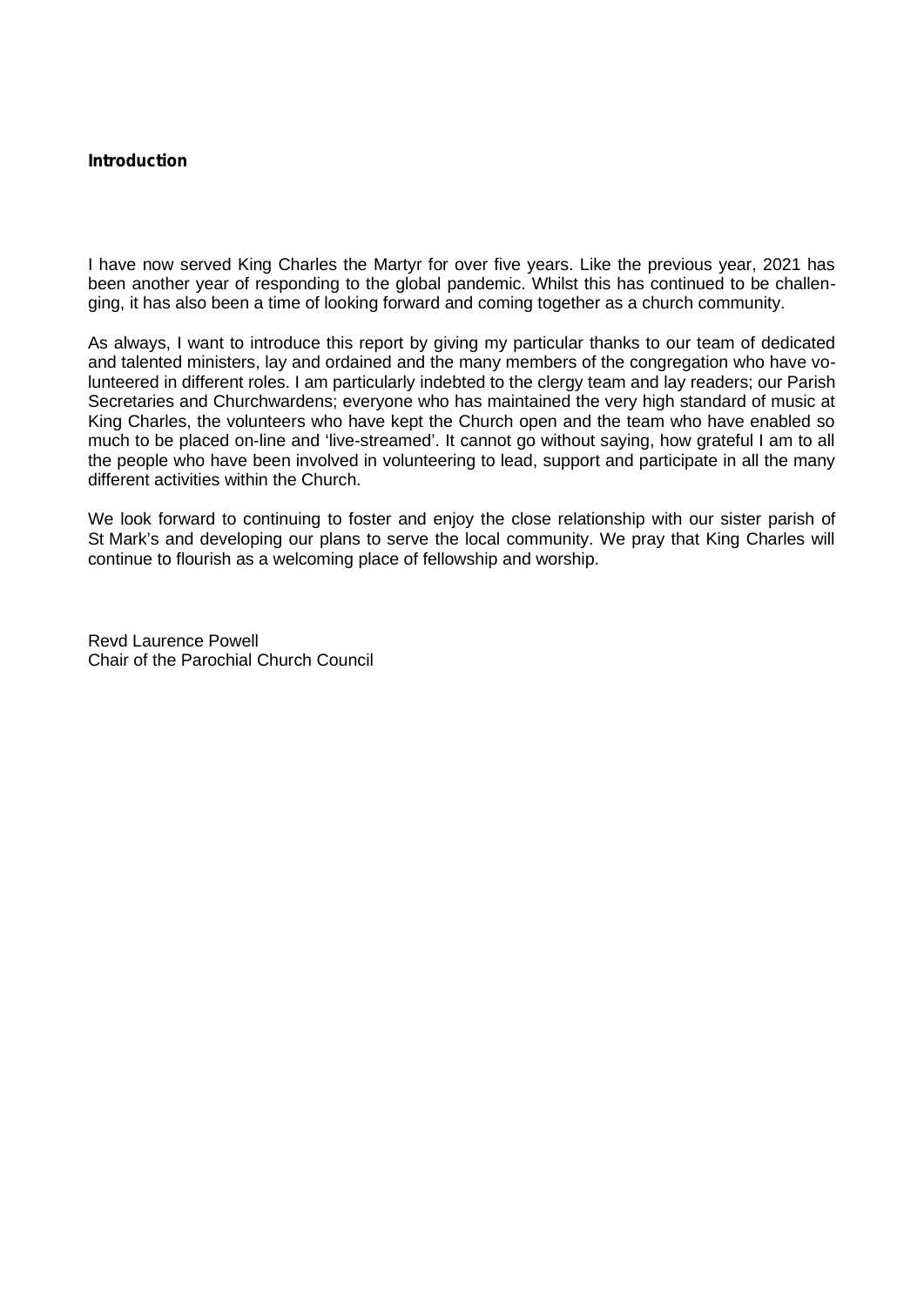# **PAROCHIAL CHURCH COUNCIL REPORT**

## **AIMS AND PURPOSES**

The Parochial Church Council (PCC) is a corporate body established by the Church of England and operates under the Parochial Church Council Powers Measure 1956, Church Representation Rules 2020 and as a charity under the Charity Commission for England and Wales. It meets at least four times a year and, in partnership with the Vicar and the Churchwardens, holds responsibility for all that happens at the Church. The PCC is consulted (and often votes) on any significant matter that affects King Charles the Martyr Church, Tunbridge Wells.

During 2021, the operation of the PCC continued to be affected by the global pandemic restrictions caused by a coronavirus. PCC meetings, the Annual Parochial Church Meeting (APCM) and the Annual Meeting were held on-line using video conference calls.

## **OBJECTIVES AND ACTIVITIES**

The primary object of the PCC is to cooperate with the Vicar in the promotion of the Gospel of our Lord Jesus Christ according to the doctrines and practices of the Church of England. The PCC has the responsibility of co-operating with the Vicar in promoting in the ecclesiastical parish, the whole mission of the Church: pastoral, evangelical, social, charitable and ecumenical. The PCC is also responsible for the maintenance of the Church and Church Hall.

The PCC is committed to enabling as many people as possible to worship at our church and to be come part of our parish community. The PCC maintains an overview of worship and tries to ensure that our services and activities can involve the many groups that live within our parish.

## **Public Benefit**

The PCC is aware of the Charity Commission guidance on public benefit. It is also aware of the supplementary guidance relating to religious charities.

The PCC promotes the mission of the Church through regular public worship open to all; pastoral work, including visiting the sick and the bereaved; teaching of Christianity through sermons and study groups; supporting other charities in the UK and overseas; promotion of an interest in music through concerts and recitals.

## **COMMITTEES**

## **Standing Committee**

The PCC operates through committees, which meet between the full meetings of the PCC. The Standing Committee is the only committee required by law. It carries on the business of the PCC between full meetings, subject to any directions given by the PCC. Its members are the Vicar, Churchwardens, Vice Chair of the PCC, Treasurer, Chairman of the Fabric Committee and Secret ary, with input as required from others. All standing committee meetings were convened via video conference call in 2021.

## **SAFEGUARDING**

KCM has two appointed safeguarding leads, who have worked hard to try and comply with KCM's duty under Section 5 of the Safeguarding and Clergy Discipline Measure 2016, with regard to the House of Bishops' guidance on safeguarding children and vulnerable adults.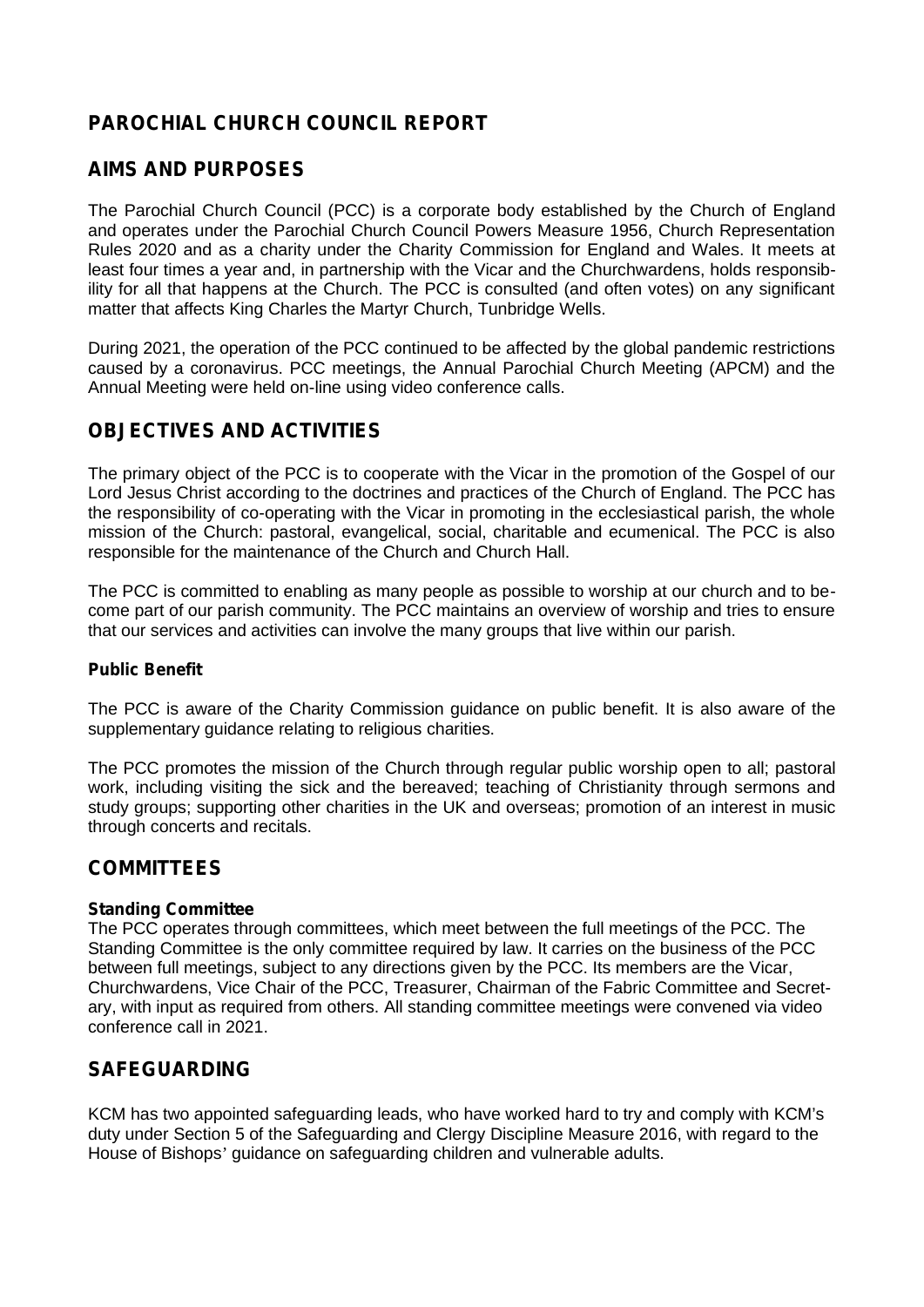# **ACTIVITIES AND PERFORMANCE IN 2021**

A selection of some of the main activities carried out in the church is described below and the members of the PCC believe that these are sufficient to comply with the Charity Commission's re quirement for public benefit.

## **Worship and Prayer**

The main activities of King Charles the Martyr included the regular worship of God that provides opportunities for spiritual growth, teaching, prayer, outreach and fellowship. The ministry of pastoral care is also carried out in response to need.

Whilst all the main activities were carried out in 2021, at times of national and local lockdowns, many of these activities had to be undertaken differently and were sometimes seriously curtailed.

In response to the global pandemic, the National Government, Church of England and Diocese issued guidance to places of worship prescribing how they could operate. During 2021 churches were given more discretion as to whether they should open based on their own local risk assessment. Dispensations were sought from the Bishop to not hold public worship in King Charles for the first three months of the year as the transmission rates were so high in the area. During this time the clergy team of King Charles and St Mark's worked in partnership to stream services on-line to the congregations.

On Palm Sunday, the 28th March 2021, services gradually resumed in the Church. The Vicar led a small team throughout the year, including the clergy and churchwardens, who assessed the risks of allowing people back in the church. Measures were put in place in an attempt to mitigate these risks and comply with the Government's requirements.

From June onwards, King Charles returned to holding three regular services on Sundays to cater for the differing needs of the congregation, as well as mid-week services and additional celebrations at the major festivals. Whilst attendance was still reduced from pre-pandemic levels a full pro gramme of services was held over Christmas 2021. In order to cater for as many people as pos sible, live streaming of KCM's services continued as an alternative to attending the church.

The regulations regarding baptisms, weddings and funerals similarly changed at different times during the year with attendance being restricted at times.

During 2021, King Charles continued to be fortunate in having a strong musical tradition with many talented musicians and organists in the congregation and both children and adults who sing in the choirs. As the year progressed, choral singing gradually resumed with a variety of safeguards in place and the wider concert programme also re-started.

## **Future relationship between King Charles the Martyr and St Mark's Church**

Initial conversations commenced in the early months of 2021 about the options for the future relationship between King Charles and St Mark's. For various reasons, it was agreed in April that con sideration of these options should be paused. Further discussions will take place in 2022.

## **Pastoral Care**

The clergy team, churchwardens and parish administrators have worked hard to maintain contact with the congregation throughout the year. The Parish Office circulated weekly emails inviting people to get in touch if they had any questions orwere in need of any assistance. The Parish Magazine was also produced and posted when possible.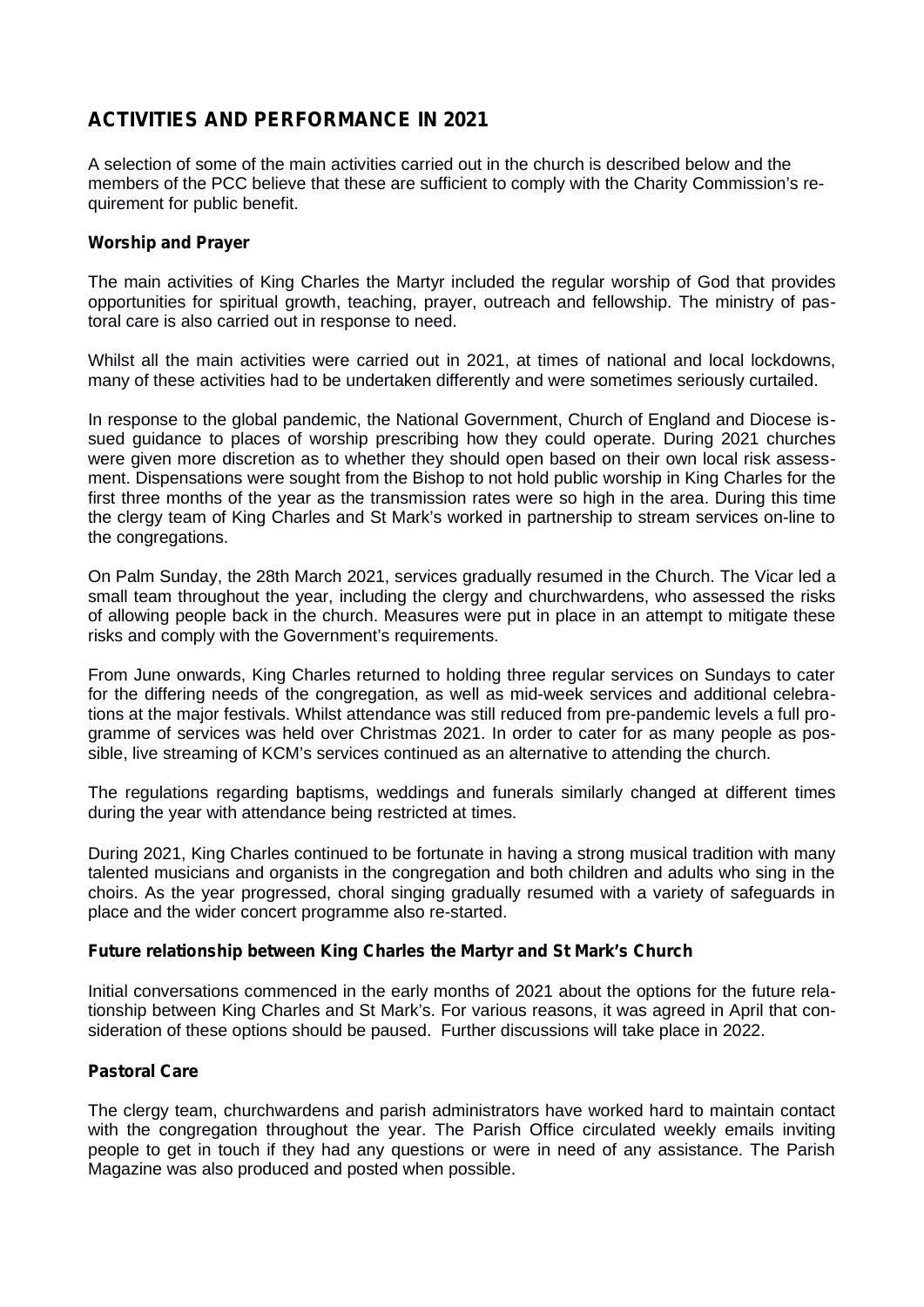### **Deanery Synod**

As in 2020, Deanery Synod business was severely curtailed by the restrictions of the pandemic and just two meetings were possible. The first on-line meeting in June elected representatives to the Rochester Diocesan Synod and then held a discussion that covered: the future of the Diocese; the Vacancy in See; the relationship between Tunbridge Wells and Rochester and the role of the programme entitled 'Called to Grow'. The second meeting took place in-person and featured a presentation from the Area Dean. The Synod plans to meet on three occasions in 2022.

### **Mission and Outreach**

The PCC selected three charities to support in 2021. Details of the amounts raised for each of the charities are given in Note 18 to the financial statements. The Church tried to continue to give in different ways to our local Food Bank, alongside supporting the Community Larder that operates from St Mark's Church.

KCM also participated in the Friends of Kent Churches annual 'Sponsored Ride and Stride' which once again raised valuable funds in 2021.

Whilst the pandemic meant that many children's activities were not able to take place in the first few months of 2021, Junior Church resumed in September. Attempts were made to continue links with local schools, albeit at times this had to be done remotely, including the Mead School, Claremont Primary School and Bennett Memorial Diocesan School. The Rev'd Laurence Powell acted as a foundation governor for St Mark's Church of England Primary School in Broadwater Down.

The activities that were able to take place in the Church Hall this year were reduced due to the pandemic restrictions. The Church Hall Committee managed the gradual re-opening of the hall for rental when permitted in the second half of the year.

During the second half of 2021, the PCC established a Working Committee to consider the potential for the development of the Church Hall so that it is better placed to meet the needs of the local community. Proposals will be developed in 2022 for discussion and consultation.

### **Volunteers**

As always, the PCC is indebted to the many volunteers who contributed to the operation of the church including those: who kept the church open when possible; created beautiful floral displays in Church; tended to the Church Hall garden, and participated in leading different elements of the church services, its music and social activities. Despite the restrictions, communication within some of the many different groups, continued remotely where possible.

### **Repairs and Maintenance**

Over the past year, various activities were undertaken on the fabric of the church and its hall. These included: repairs to the Church Hall roof, including new the rooflights and windows, and the pursuing of an application for a faculty (the Church of England equivalent of a listed building con sent application) to make some minor changes to the lay-out of the north isle of the Church to in corporate a children's corner and relocate the 'quiet corner'.

Every five years the Diocese arranges for an architect to inspect the church, to assess its condition and to outline works which need to be attended to - the Quinquennial Inspection (QI) which is carried out as a requirement of the Ecclesiastical Jurisdiction and Care of Churches Measure 2018, as amended by the Church of England (Miscellaneous Provisions) Measure 2020.The QI has identified a number of matters which need to be addressed, including redecorating the clock turret, cu pola, other high level joinery, the west cornice and the windows; improving the ventilation in the sacristy; and some very minor low level repairs to brickwork. These will be addressed over the coming months.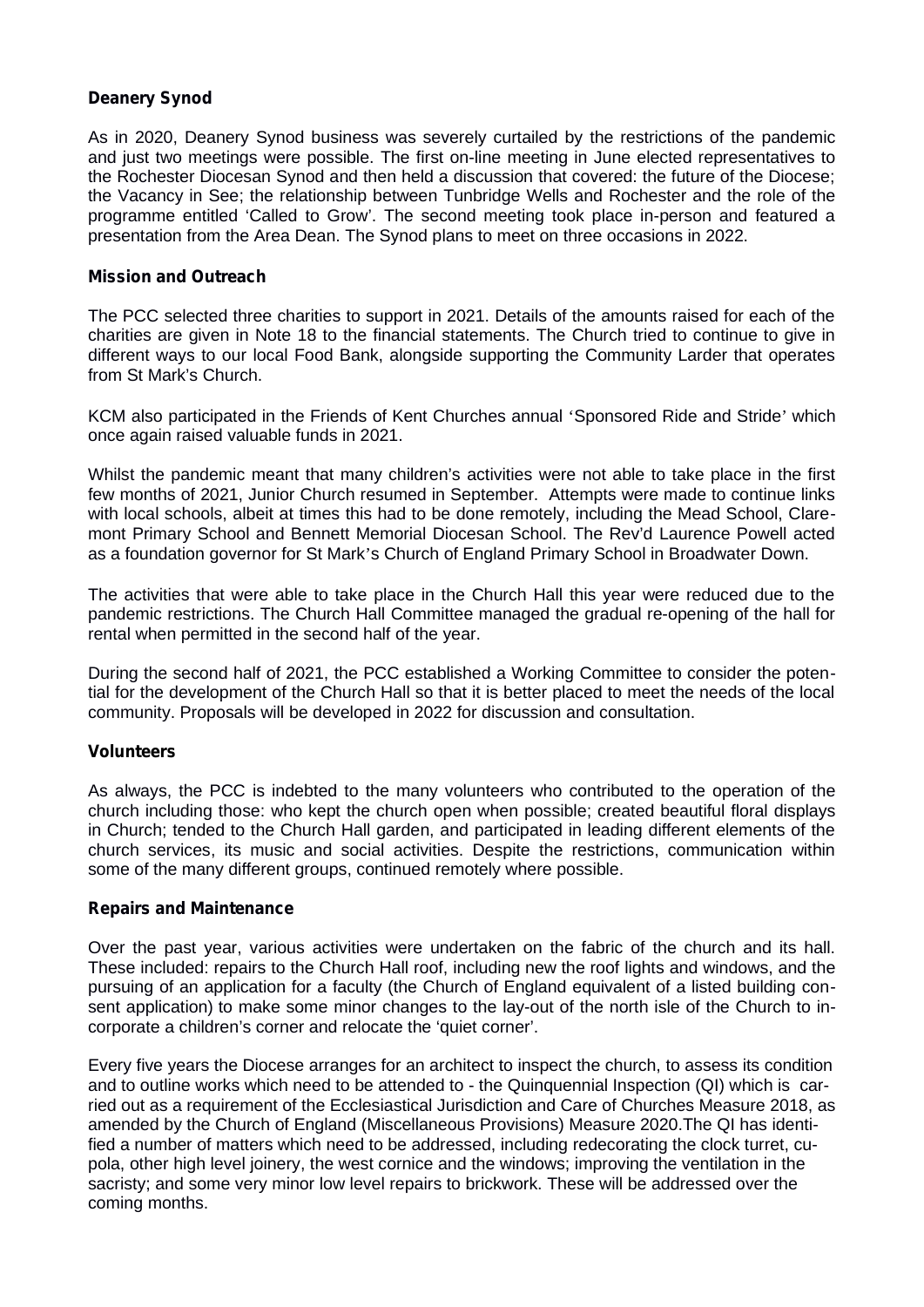### **Financial Report**

The restrictions on the church's activities due to Government regulations attempting to combat the impact of the Coronavirus pandemic continued to have a significant impact on the income in 2021. The PCC monitored closely the financial position over the year. The very favourable increase in the value of the equity fund investments of almost £14,000 led to a net increase in the unrestricted funds of £3,420 over the course of the year. However, the outflow of other funds available to the PCC was slightly in excess of £10,000.

While 2021 was better than the previous year, the enforced closure of the church due to the lockdown restrictions at various times plus reduced congregation sizes led to collection income and planned giving collected as part of a church service much reduced from prior years. The Church benefited from a legacy of £3,000 but, beyond that, the income for the year was little higher than 2020 and much down from preceding years. The Hall flat was fully let over the year, but the lockdown restrictions meant that the income from hiring out the Hall itself was greatly reduced from earlier vears although there was an encouraging increase in its use towards the end of the year.

The regular expenditure was little changed from the previous year although there were major costs of nearly £18,000 incurred on the fabric of the Hall with further work required over the course of 2022 and bevond. Part of the cost in 2021 was met from the Hall repair fund but there was also a need to draw on the general reserves and those reserves will be needed to meet the likely future costs.

The PCC still has significant reserves in excess of the £85,000 suggested by its reserves policy. While the reserves will be materially affected by the need for further repair work to the Hall fabric the PCC does not currently have any concerns about its ability to continue as a going concern but continues to monitor the financial position closely.

### **PLANS FOR 2022**

In 2022, the Vicar and the PCC plan to continue to minister to the local population and to its members, providing teaching and worship through its regular services and to support mission and pastoral care activity locally, in the UK and in other countries. Discussion will continue about the future relationship between King Charles the Martyr and St Mark's and proposals will be developed for the future use of the Church Hall.

1. SPaul

Approved by the PCC on 19 April 2022 and signed on its behalf by Revd Laurence Powell. Chair of the PCC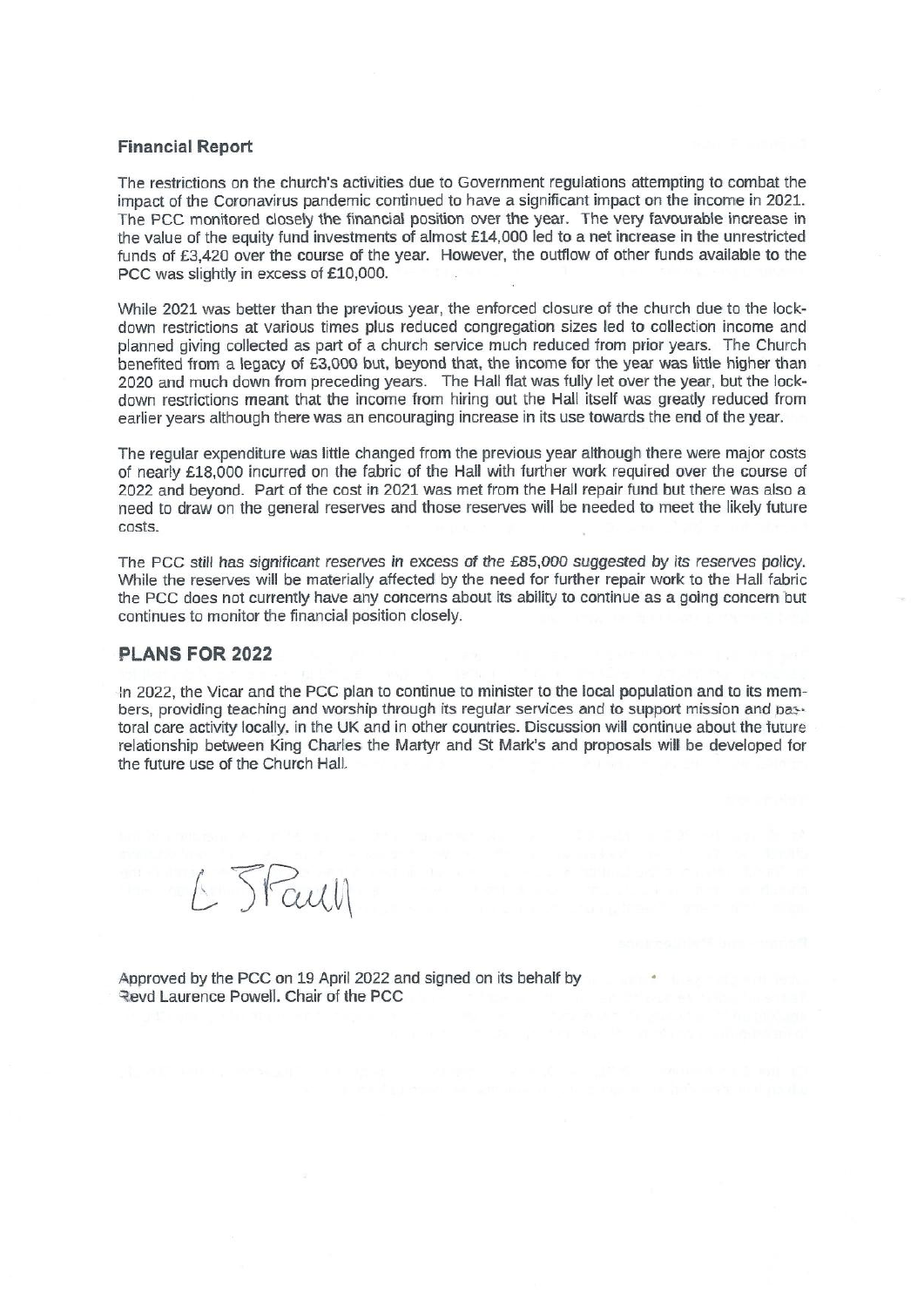## **Administrative Information**

The following administrative information, for the year ended  $31^{\rm st}$ December 2021, is required to be recorded in this Annual Report.

| <b>Registered Charity Name</b> | The Parochial Church Council of the Ecclesiastical Parish of<br>King Charles the Martyr, Tunbridge Wells      |
|--------------------------------|---------------------------------------------------------------------------------------------------------------|
| <b>Charity Number</b>          | 1128993                                                                                                       |
| Address                        | London Road<br><b>Tunbridge Wells</b><br><b>TN1 1YX</b>                                                       |
| Correspondence Address         | Parish Office<br>3 Warwick Park<br><b>Tunbridge Wells</b><br><b>TN2 5TA</b>                                   |
| Incumbent                      | The Revd Laurence Powell<br>King Charles Vicarage<br>Rodmell Road<br><b>Tunbridge Wells</b><br><b>TN2 5ST</b> |
| <b>Bankers</b>                 | Lloyds Bank plc<br>84 Mount Pleasant Road<br><b>Tunbridge Wells</b><br>TN1 1RB                                |
| Independent Examiner           | Mr C Weller FCA<br>9 Calverley Park<br><b>Tunbridge Wells</b><br><b>TN1 2SH</b>                               |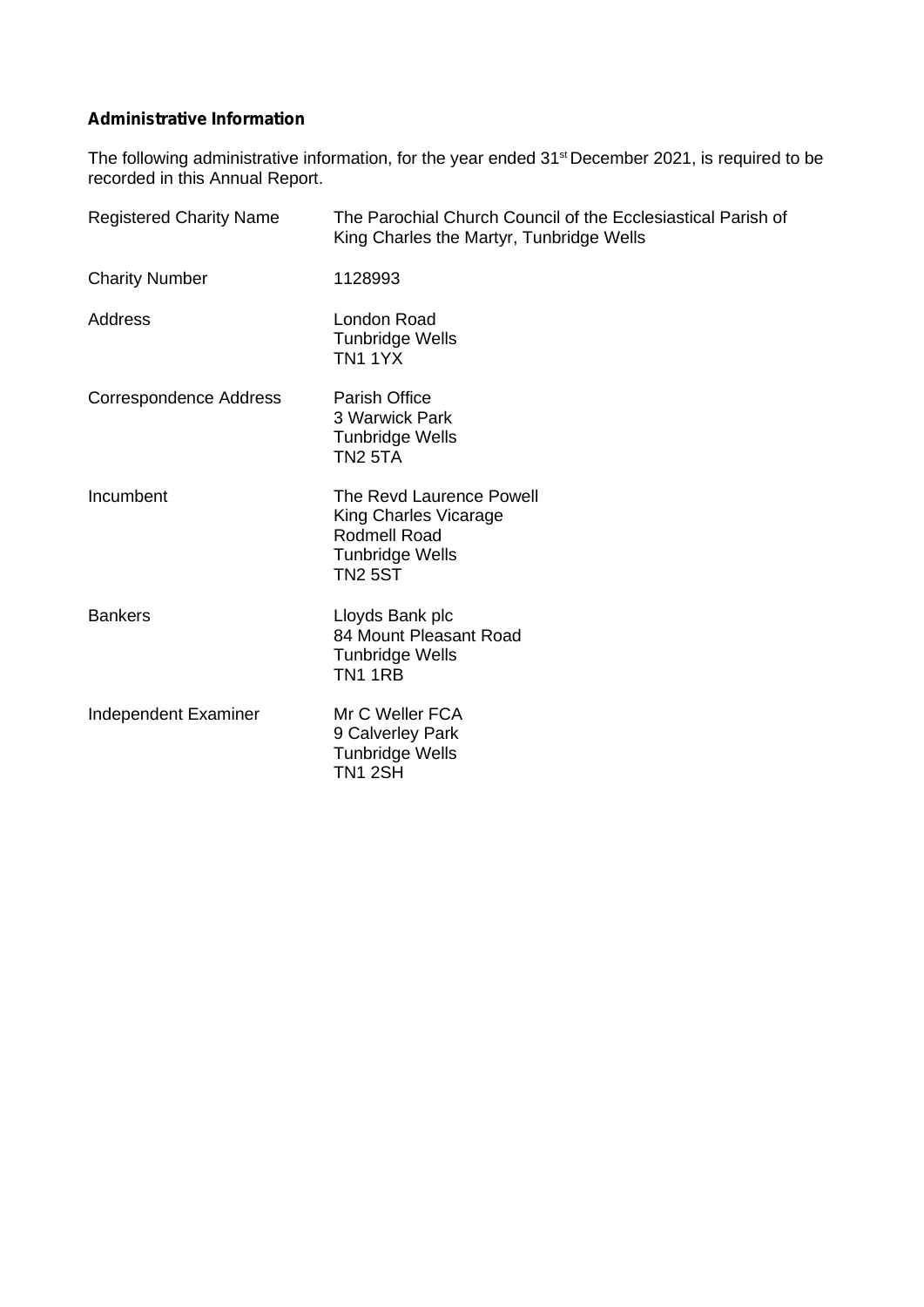## **PCC Membership**

Members of the PCC are either ex-officio or elected at the Annual Parochial Church Meeting in ac-cordance with the Church Representation Rules. During <sup>2021</sup> the members of the PCC were:

| Vicar                                                                    | The Revd Laurence Powell                                    |                                                                 |
|--------------------------------------------------------------------------|-------------------------------------------------------------|-----------------------------------------------------------------|
| Associate Vicar                                                          | The Revd Canon Sarah Partridge                              |                                                                 |
| Associate Vicar                                                          | The Revd Claire Allwood                                     |                                                                 |
| Churchwardens                                                            | Norma Buck<br>Linda Sorenson                                | (elected May 2021)<br>(elected May 2021<br>until November 2021) |
| <b>Vice Chair</b>                                                        | <b>Michael Eliades</b>                                      | (elected May 2021)                                              |
| Treasurer                                                                | Alan Lockie                                                 | (from July 2013)                                                |
| Representatives on the<br>Deanery Synod<br>(Also Fabric Committee Chair) | David Bushell<br>Alice MacFarlane<br><b>Richard Morrice</b> | (elected Oct 2020)<br>(elected Oct 2020)<br>(elected Oct 2020)  |
| Representatives on the<br>Diocesan Synod and<br>Deanery Synod            | Norma Buck<br>Paul Clark                                    | (from April 2012)<br>(from April 2017)                          |

### **Elected Lay Members listed in date order that they were last elected:**

|                          | Lisa Halsall           | elected April 2018)<br>until May 2021) |
|--------------------------|------------------------|----------------------------------------|
|                          | <b>Bridget Roberts</b> | elected April 2018)<br>until May 2021) |
|                          | Rod Taylor             | (elected April 2018<br>until May 2021) |
|                          | Michael Bacon          | (elected April 2019)                   |
| Assistant to The Wardens | Marilyn Dove           | (elected April 2019)                   |
|                          | Olivia de Lucy         | (elected April 2019)                   |
|                          | Julian McCrae          | (elected April 2019)                   |
| <b>PCC Secretary</b>     | Mary Bishop            | (elected Oct 2020)                     |
|                          | Anna Astin             | (elected May 2021)                     |
|                          | Emma Burns             | (elected May 2021)                     |
|                          | John Cornish           | (elected May 2021)                     |
|                          | <b>Paul Desrosiers</b> | (elected May 2021)                     |
|                          | <b>Elizabeth Doyle</b> | (elected May 2021)                     |
|                          | <b>Ruth Willis</b>     | (elected May 2021)                     |

The Vicar of King Charles the Martyr, is also the Priest-in-Charge at St Mark's. Both churches have their own PCCs, but work in close co-operation and partnership.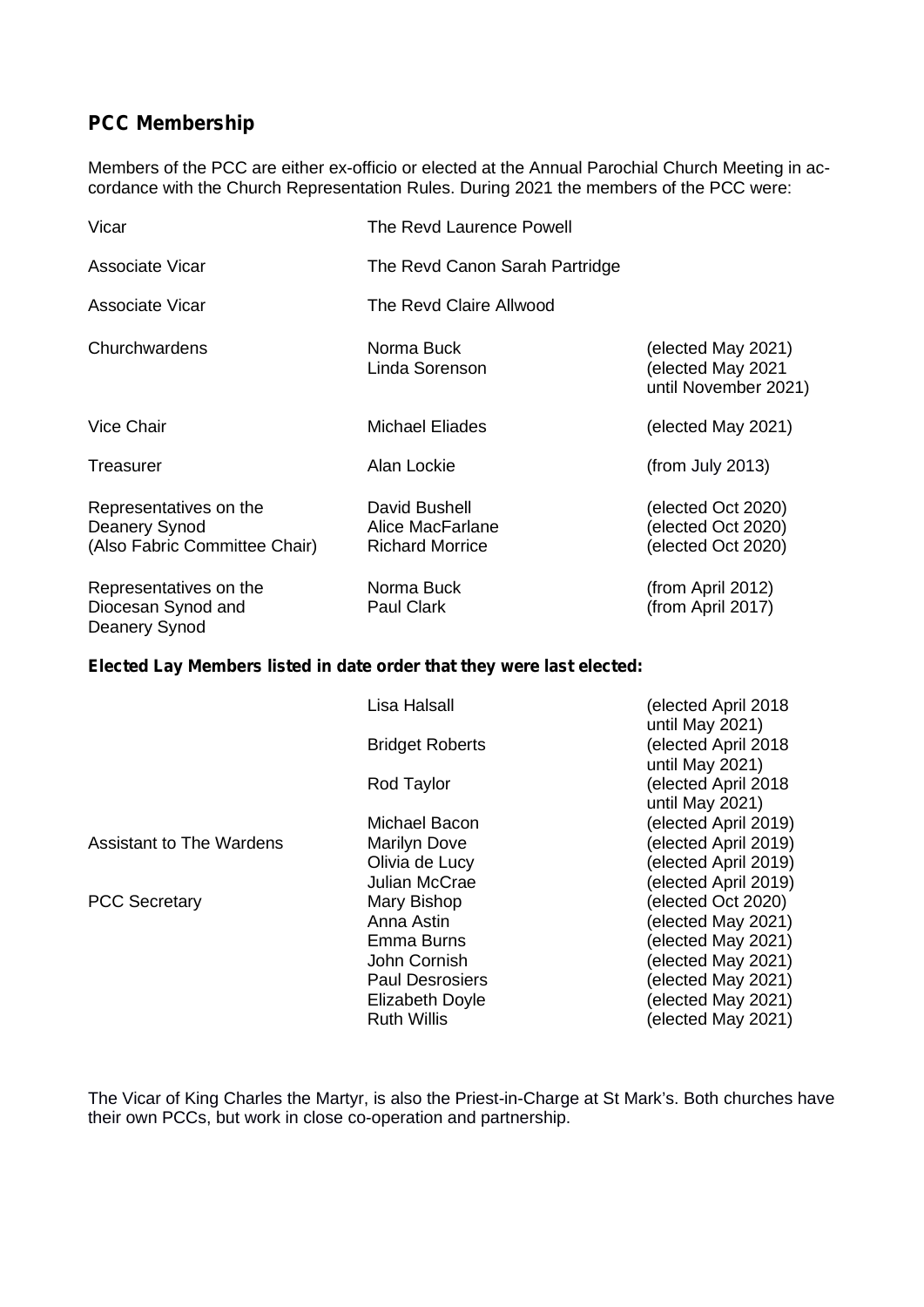# **Independent Examiner's report to the PCC of the Parish Church of King Charles the Martyr, Tunbridge Wells**

# **For the year ended 31 st December 2021**

I report on my examination of the accounts of the PCC for the year ended 31<sup>st</sup> December 2021

## **Responsibilities and basis of report**

As members of the PCC you are responsible for the preparation of the accounts in accord ance with the requirements of the Charities Act 2011 ('the Act') and the Church Accounting Regulations 2006.

I report in respect of my examination of the PCC accounts carried out under section 145 of the 2011 Act and in carrying out my examination I have followed all the applicable Directions given by the Charity Commission under Section 145(5)(b) of the Act, and also those found in Church guidance, 2017 edition.

## **Independent examiner's statement**

I have completed my examination. I confirm that no matters have come to my attention in connection with the examination giving me cause to believe that in any material respect:

- 1. accounting records were not kept in respect of the charity as required by section 130 of the 2011 Act; or
- 2. the accounts do not accord with those records
- 3. the accounts do not comply with the applicable requirements concerning the form and content of accounts set out in the Charities (Accounts and Reports) Regulations 2008 other than any requirement that the accounts give a 'true and fair' view which is not a matter considered as part of an independent examination.

I have no concerns and have come across no other matters in connection with the examin ation to which attention should be drawn in this report in order to enable a proper under standing of the accounts to be reached.

Yours faithfully

Christopher Weller, FCA

9 Calverley Park Tunbridge Wells Kent TN1 2SH

25 March 2022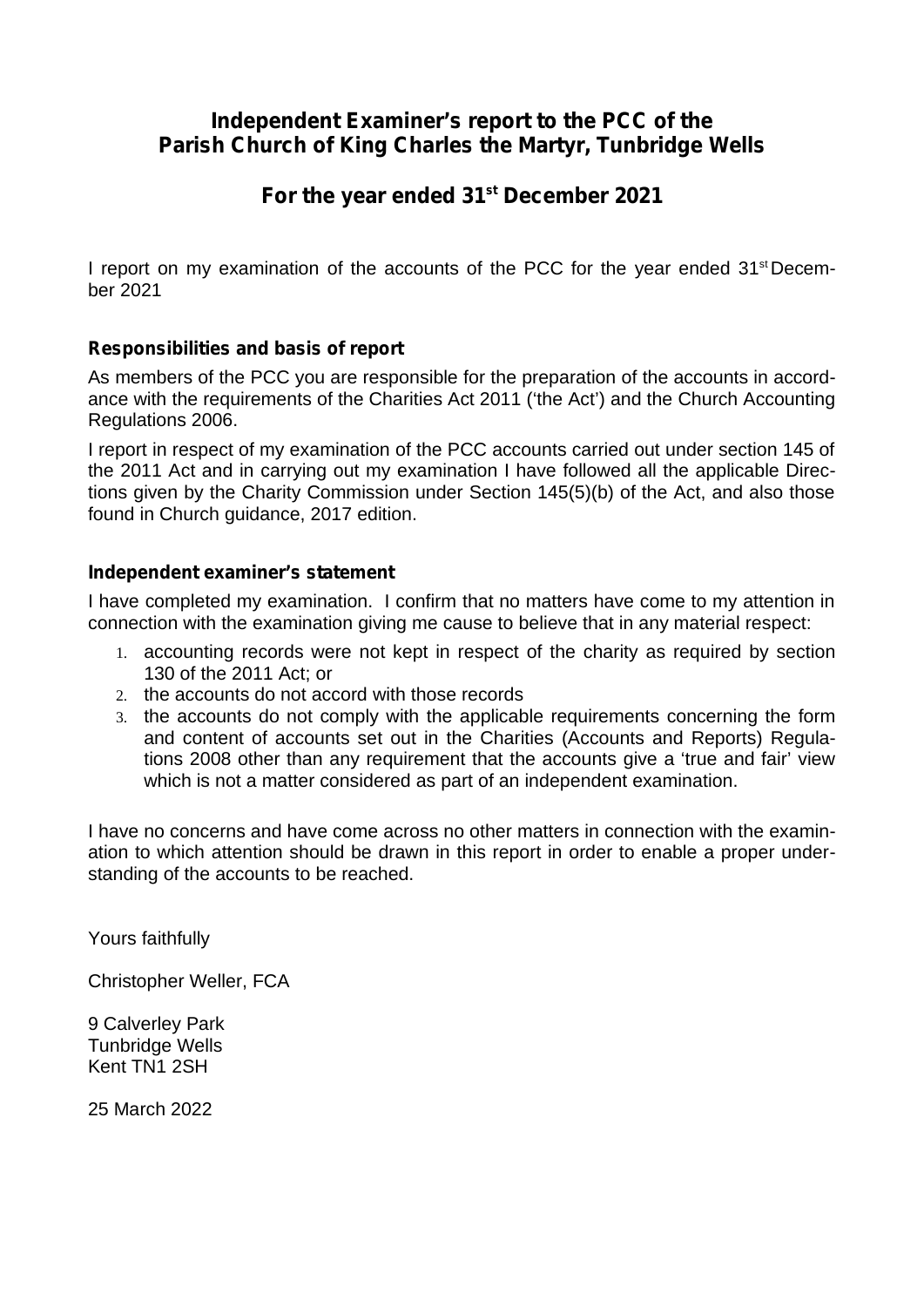## PAROCHIAL CHURCH COUNCIL OF THE PARISH OF KING CHARLES THE MARTYR, **TUNBRIDGE WELLS**

## **BALANCE SHEET AT 31 DECEMBER 2021**

|                                       | Note           | 2021      | 2020     |
|---------------------------------------|----------------|-----------|----------|
|                                       |                | £         | £        |
| <b>FIXED ASSETS</b>                   |                |           |          |
| Tangible assets                       | 6              | 200,000   | 200,000  |
| Investments                           | $\overline{7}$ | 118,179   | 103,843  |
| <b>Total fixed assets</b>             |                | 318,179   | 303,843  |
| <b>CURRENT ASSETS</b>                 |                |           |          |
| Debtors and prepayments               | 9              | 7,874     | 2,145    |
| Diocesan Repair Funds                 | 10             | 44,513    | 45,429   |
| Diocesan Loan Funds                   | 11             | 90,139    | 109,899  |
| <b>Balances at Banks</b>              | 12             | 21,285    | 16,800   |
| <b>Total current assets</b>           |                | 163,811   | 174,273  |
| <b>LIABILITIES</b>                    |                |           |          |
| Creditors falling due within one year | 13             | (20, 534) | (12,808) |
| <b>Net current assets</b>             |                | 143,278   | 161,465  |
| <b>TOTAL NET ASSETS</b>               |                | 461,457   | 465,308  |
| <b>FUNDS</b>                          |                |           |          |
| Funds designated for repairs          |                | 44,513    | 47,449   |
| Other unrestricted funds              |                | 190,842   | 198,602  |
| Restricted funds                      | 16             | 226,102   | 219,257  |
| <b>Total funds</b>                    |                | 461,457   | 465,308  |

Approved by the Parochial Church Council on<br>19 April 2022 and signed on its behalf by

and  $CJf$ 

 $\begin{array}{c}\n\bigcup_{v \in V} \mathcal{U} & \mathcal{U} \\
\downarrow \mathcal{U} & \mathcal{U} \\
\downarrow \mathcal{U} & \mathcal{U} \\
\downarrow \mathcal{U} & \mathcal{U} \\
\downarrow \mathcal{U} & \mathcal{U} \\
\downarrow \mathcal{U} & \mathcal{U} \\
\downarrow \mathcal{U} & \mathcal{U} \\
\downarrow \mathcal{U} & \mathcal{U} \\
\downarrow \mathcal{U} & \mathcal{U} \\
\downarrow \mathcal{U} & \mathcal{U} \\
\downarrow \mathcal{U} & \mathcal{U} \\
\downarrow \mathcal{U} & \mathcal{U} \\
\down$ 

Hon Treasurer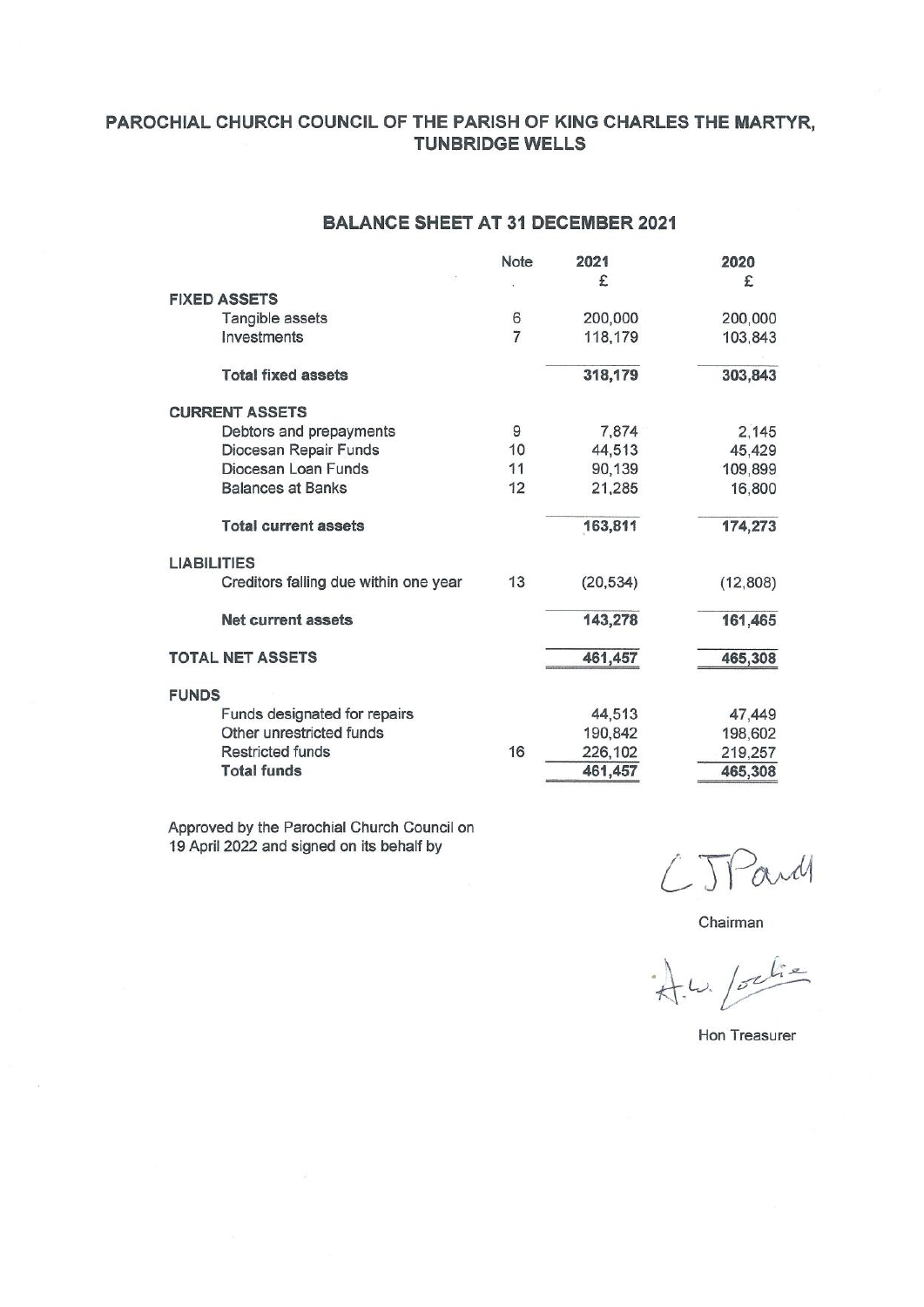# **STATEMENT OF FINANCIAL ACTIVITIES**

# **For the year ending 31 December 2021**

| <b>INCOME AND ENDOWMENTS</b>            | Note | <b>Unrestricted</b><br>funds<br>£ | <b>Restricted</b><br>funds<br>£ | <b>Total funds</b><br>2021<br>£ | Total<br>funds<br>2020<br>£ |
|-----------------------------------------|------|-----------------------------------|---------------------------------|---------------------------------|-----------------------------|
| Donations and legacies                  | 2(a) | 115,777                           | 5,424                           | 121,201                         | 110,171                     |
| Charitable activities                   | 2(b) | 1,106                             | 2,182                           | 3,288                           | 2,407                       |
| Other trading activities                | 2(c) | 33,897                            | 0                               | 33,897                          | 25,428                      |
| Investments                             | 2(d) | 3,765                             | 32                              | 3,797                           | 4,123                       |
| <b>Total</b>                            |      | 154,545                           | 7,638                           | 162,183                         | 142,129                     |
| <b>EXPENDITURE</b>                      |      |                                   |                                 |                                 |                             |
| Raising funds                           | 3(a) | 3,360                             | 0                               | 3,360                           | 3,948                       |
| <b>Church and Charitable Activities</b> | 3(b) | 83,034                            | 2,628                           | 85,662                          | 89,953                      |
| Church management and administration    | 3(c) | 90,965                            | 24                              | 90,989                          | 77,656                      |
| <b>Total</b>                            |      | 177,359                           | 2,653                           | 180,012                         | 171,557                     |
| Net gains/(losses) on investments       |      | 13,978                            | 0                               | 13,978                          | (2,507)                     |
| <b>NET INCOME / (EXPENDITURE)</b>       |      | (8,836)                           | 4,985                           | (3, 851)                        | (31, 934)                   |
| Transfers between funds                 | 17   | (1,860)                           | 1,860                           | 0                               | 0                           |
| <b>NET MOVEMENT IN FUNDS</b>            |      | (10, 696)                         | 6,845                           | (3,851)                         | (31, 934)                   |
| <b>RECONCILIATION OF FUNDS</b>          |      |                                   |                                 |                                 |                             |
| Total funds brought forward             |      | 246,051                           | 219,257                         | 465,308                         | 497,242                     |
| Total funds carried forward             |      | 235,355                           | 226,102                         | 461,457                         | 465,308                     |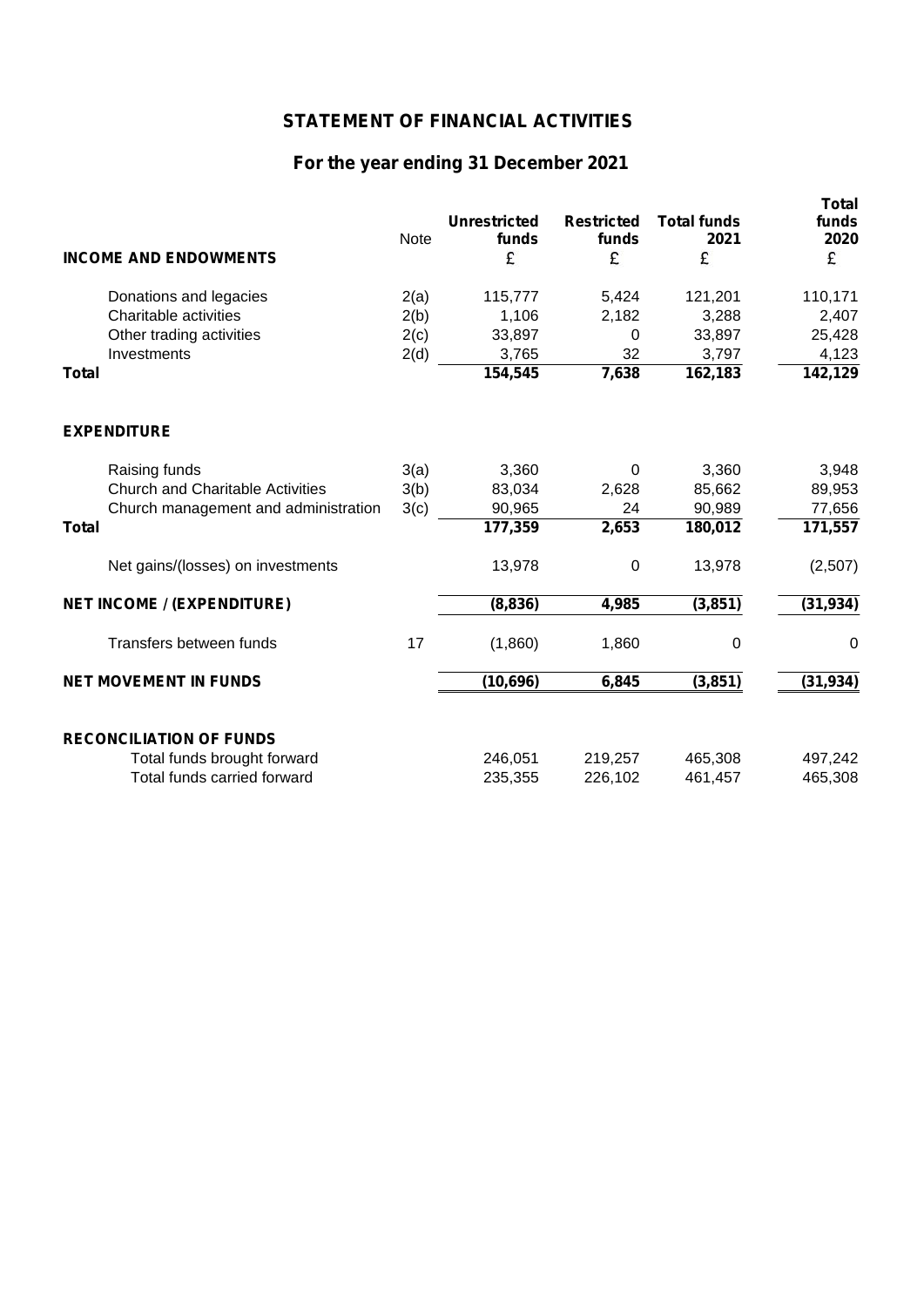# **STATEMENT OF CASH FLOWS**

# **For the year ending 31 December 2021**

|                                           | <b>Note</b> | <b>Total funds</b><br>2021<br>£ | <b>Total funds</b><br>2020<br>£ |
|-------------------------------------------|-------------|---------------------------------|---------------------------------|
| Net cash provided by operating activities | 14          | (19, 628)                       | (46, 738)                       |
| Cash flow from investing activities       |             |                                 |                                 |
| Dividends and interest                    | 2(d)        | 3,797                           | 4,123                           |
| Proceeds from sale of investments         |             | 0                               | O                               |
| Purchase of investments                   |             | (359)                           | (306)                           |
| Net cash provided by investing activities |             | 3,438                           | 3,817                           |
| Change in cash and cash equivalents       |             | (16, 190)                       | (42, 920)                       |
| Cash and cash equivalents at 1 January    |             | 172,128                         | 215,048                         |
| Cash and cash equivalents at 31 December  |             | 155,938                         | 172,128                         |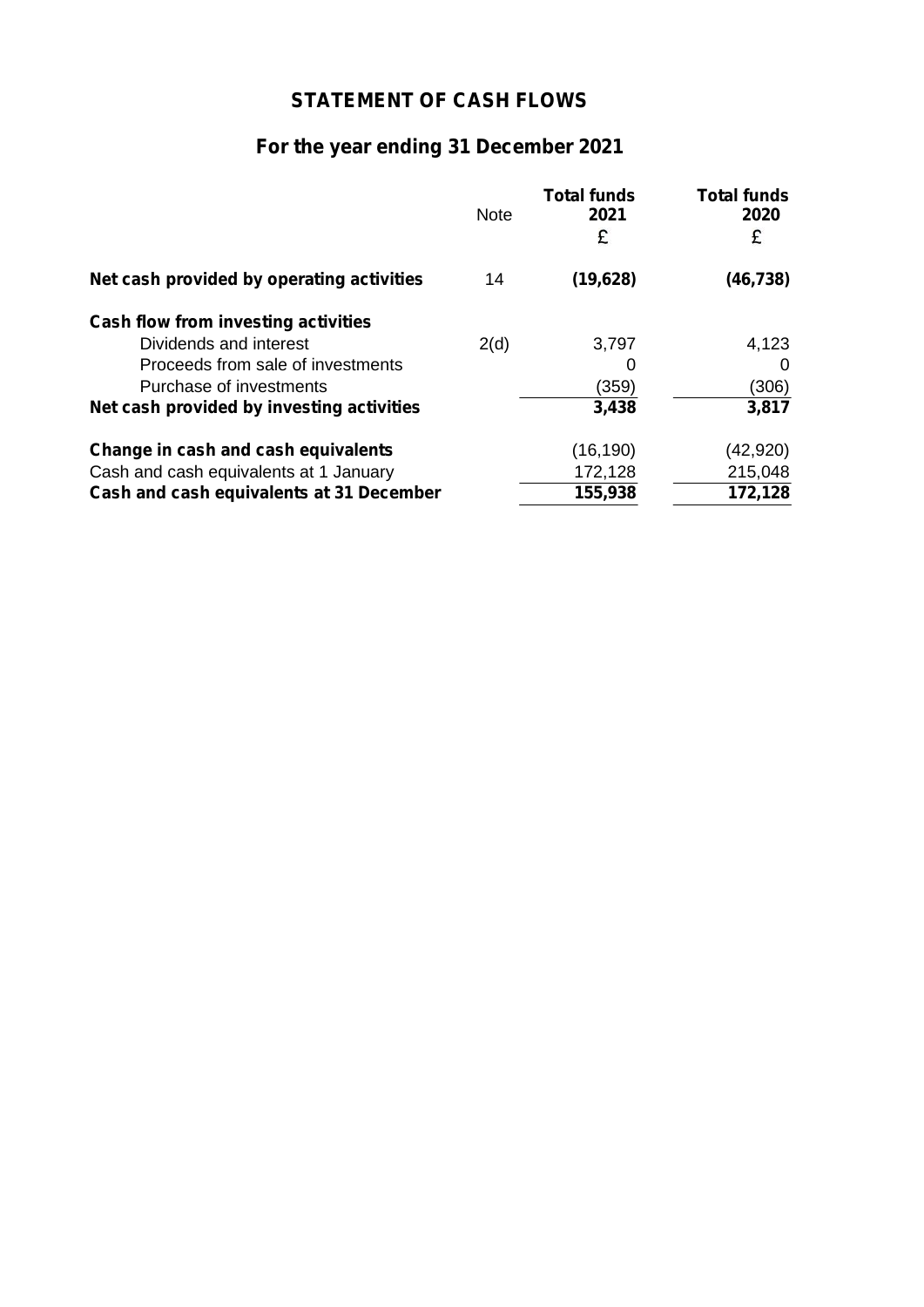### **NOTES TO THE FINANCIAL STATEMENTS**

#### **1 ACCOUNTING POLICIES**

The financial statements have been prepared in accordance with the Church Accounting Regulations 2006, together with applicable accounting standards, the Charities SORP 2015 and Financial Reporting Standard 102. This basis is the same as that used in the financial statements for 2020.

The restrictions on the church's activities due to Government regulations attempting to combat the impact of the Coronavirus pandemic had a significant impact on the income in 2021. The PCC monitored closely the financial position over the year. The reserve position continues to remain strong and the PCC does not currently have any significant concern about its ability to continue as a going concern for the foreseeable future. The position continues to be monitored closely.

#### **Fund Accounting**

*Unrestricted funds* are funds that may be used for any PCC ordinary purpose.

The funds may only be expended on the specific object for which they were given. Amounts received specifically for other charities are dealt with as restricted funds. *Restricted funds* represent donations orgrants received for a specific object or invited by the PCC for a specific object.

endowment may be used, either as restricted or unrestricted funds. KCM has no endowment funds and so these statements make no reference to endowment funds. *Endowment funds* are funds, the capital of which must be maintained; only income arising from investment of the

#### **Income recognition**

Planned giving, collections and donations are recognised when received. Tax refunds are recognised when the income resource to which they relate is received. Grants and legacies are accounted for when the PCC is legally entitled to the amounts due and the amount can be properly determined. Dividends are accounted for when received, interest is accrued. Rental income on the Hall flat is recognised when earned. All other income is recognised when it is receivable.

#### **Expenditure recognition**

Grants and donations are accounted for when paid over, or when awarded, if that award creates a binding or constructive obligation on the PCC. The PCC's offer to the Diocese is accounted for when due. All other expenditure is recognised when it is incurred.

#### **Fixed Assets**

Consecrated and benefice property is not included in accordance with s.96(2)(a) of the Charities Act 1993. Moveable church furnishings held on special trust for the PCC and which require a faculty for disposal are inalienable property, listed in the Church's inventory.

Equipment used within the Church is depreciated on a straight-line basis over 4 years. Individual items with a purchase price of  $£1,500$  or less are written off when the asset is acquired.

The Hall is included at a nominal value as there is no intention to sell within the foreseeable future. The PCC takes the view that a full valuation or further revaluations in the future would not enhance the relevance of the information provided in these statements.

#### **Current assets**

Current assets are cash in hand and money deposited with banks or the funds provided by the Diocese of Rochester. Their value has been taken as the full value of the deposits.

#### **Debtors and Creditors**

Amounts owed under Debtors have been valued as the full amount due to the PCC without allowance for any potential bad debts.

Amounts owed by the PCC under creditors have been valued as the full amount due to be paid by the PCC.

#### **Investments**

Investments are valued at their realisable value at the end of each year. The difference in the realisable value over 2020 is shown as unrealised investment gains or losses and transferred to the Statement of Financial Activities.

#### **Church Shop**

The stock in the Church Shop has been fully written off.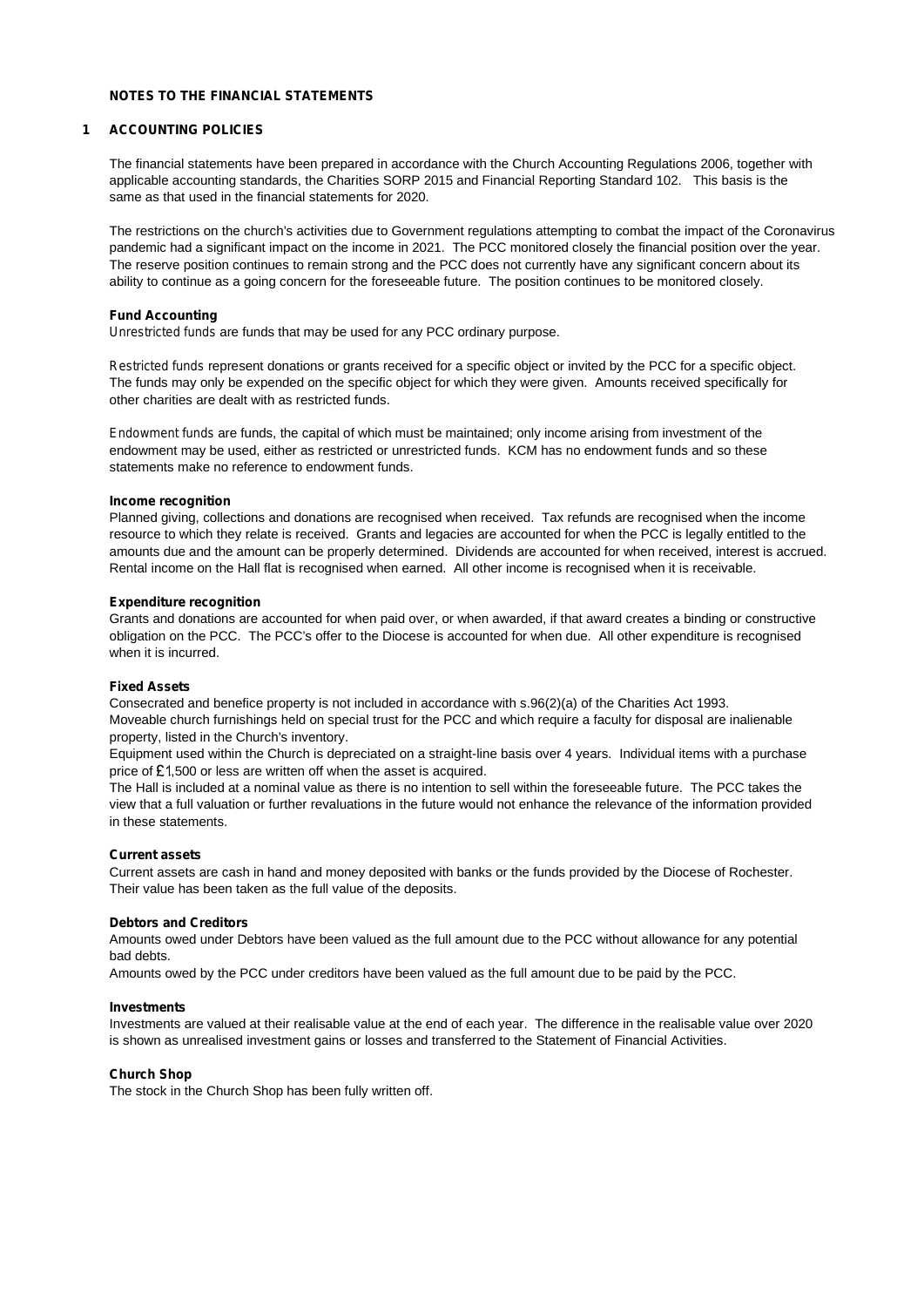|                                         | <b>Unrestricted</b> | <b>Restricted</b> |                   |                   |
|-----------------------------------------|---------------------|-------------------|-------------------|-------------------|
|                                         | funds               | funds             | <b>Total 2021</b> | <b>Total 2020</b> |
| <b>INCOME</b><br>$\mathbf{2}$           |                     |                   |                   |                   |
| Income from donations and legacies<br>a |                     |                   |                   |                   |
| Collections                             | 4,580               | 0                 | 4,580             | 2,260             |
| Planned Giving under Gift Aid           | 68,088              | 0                 | 68,088            | 67,711            |
| Planned Giving not under Gift Aid       | 5,436               | 0                 | 5,436             | 4,530             |
| Other donations under Gift Aid          | 11,579              | 0                 | 11,579            | 9,157             |
| Other donations not under Gift Aid      | 1,042               | 0                 | 1,042             | 6,005             |
| Donations received via CAF              | 1,260               | 0                 | 1,260             | 1,289             |
| Income tax recovered                    | 19,848              | 15                | 19,863            | 19,218            |
| Income tax recovered under GASDS        | 944                 | 0                 | 944               | 0                 |
| Specific Appeals                        | $\mathbf 0$         | 409               | 409               | 0                 |
| Legacies                                | 3,000               | 5,000             | 8,000             | 0                 |
|                                         | 115,777             | 5,424             | 121,201           | 110,171           |
|                                         |                     |                   |                   |                   |
| <b>Charitable Activities</b>            |                     |                   |                   |                   |
| <b>Fees for Church Services</b>         | 1,002               | 0                 | 1,002             | 1,032             |
| Donations for other charities           | 104                 | 2,182             | 2,286             | 1,270             |
| Income tax recovered on donations       | $\mathbf 0$         | 0                 | $\mathbf 0$       | 105               |
|                                         | 1,106               | 2,182             | 3,288             | 2,407             |
| Other trading activities<br>c           |                     |                   |                   |                   |
| Hall flat rental income                 | 15,000              | 0                 | 15,000            | 10,700            |
| Parking income                          | 920                 | 0                 | 920               | 960               |
| Hall Hire fees                          | 14,685              | 0                 | 14,685            | 11,709            |
| Church hire                             | 550                 | 0                 | 550               | 0                 |
| Traidcraft                              | 353                 | 0                 | 353               | 600               |
| Church shop                             | 0                   | 0                 | 0                 | 120               |
| Magazine, bookstall, publications       | 2,389               | 0                 | 2,389             | 838               |
| Sale of old hall chairs                 | 0                   | 0                 | 0                 | 500               |
|                                         | 33,897              | 0                 | 33,897            | 25,428            |
|                                         |                     |                   |                   |                   |
| Income from investments                 |                     |                   |                   |                   |
| <b>Dividends</b>                        | 3,472               | 0                 | 3,472             | 3,531             |
| Interest                                | 293                 | 32                | 325               | 592               |
|                                         | 3,765               | $\overline{32}$   | 3,797             | 4,123             |
| <b>TOTAL INCOME</b>                     | 154,545             | 7,638             | 162,183           | 142,129           |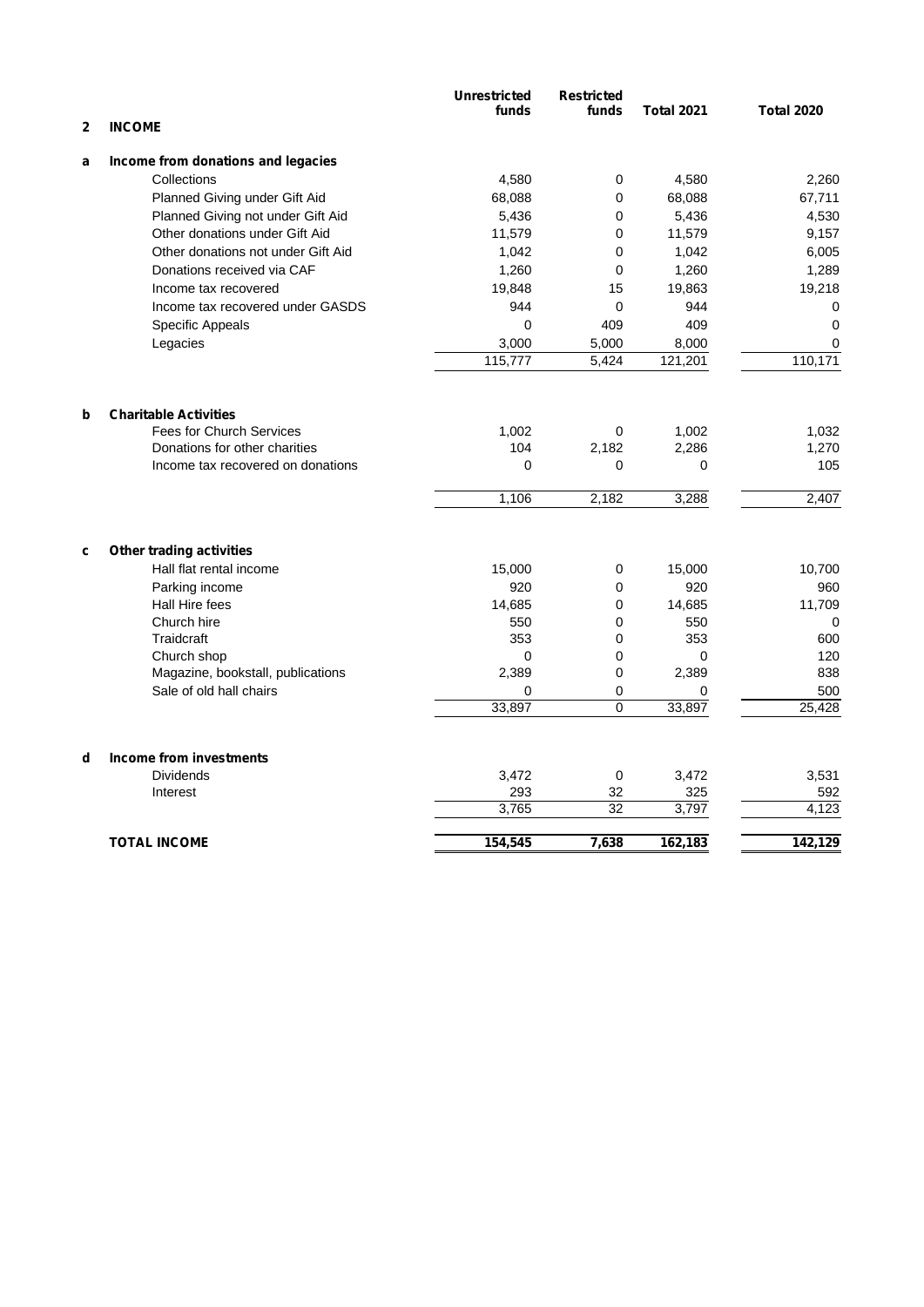|   |                                                     | <b>Unrestricted</b> | <b>Restricted</b> |                   |                   |
|---|-----------------------------------------------------|---------------------|-------------------|-------------------|-------------------|
|   | <b>EXPENDITURE</b>                                  | funds               | funds             | <b>Total 2021</b> | <b>Total 2020</b> |
| 3 |                                                     |                     |                   |                   |                   |
| a | <b>Raising funds</b>                                |                     |                   |                   |                   |
|   | Traidcraft                                          | 83                  | 0                 | 83                | 264               |
|   | Church shop                                         | 0                   | $\mathbf 0$       | $\Omega$          | 83                |
|   | Cost of magazine                                    | 1,358               | $\mathbf 0$       | 1,358             | 1,435             |
|   | Hall flat management costs                          | 1,836               | 0                 | 1,836             | 1,980             |
|   | Investment management charges                       | 84                  | 0                 | 84                | 186               |
|   |                                                     | 3,360               | $\Omega$          | 3,360             | 3,948             |
|   |                                                     |                     |                   |                   |                   |
| b | <b>Church and Charitable Activities</b>             |                     |                   |                   |                   |
|   | Grants given (see also note 18)                     | 124                 | 2,353             | 2,477             | 6,938             |
|   | Offer to the Diocese of Rochester                   | 75,840              | 0                 | 75,840            | 75,840            |
|   | Other ministry costs                                | 5,390               | $\mathbf 0$       | 5,390             | 5,271             |
|   | Cost of services                                    | 684                 | 75                | 759               | 652               |
|   | King Charles Lecture                                | 148                 | $\Omega$          | 148               | 600               |
|   | Twinning with Haapsalu                              | 0                   | 0                 | 0                 | 34                |
|   | Other Parish costs                                  | 848                 | 200               | 1,048             | 618               |
|   |                                                     | 83,034              | 2,628             | 85,662            | 89,953            |
|   |                                                     |                     |                   |                   |                   |
| C | Church management and administration                |                     |                   |                   |                   |
|   | Printing/stationery/postage<br>Administration costs | 3,941<br>2,068      | $\mathbf 0$<br>0  | 3,941<br>2,068    | 4,164<br>2,958    |
|   |                                                     | 910                 | $\mathbf 0$       | 910               | 3,344             |
|   | Streaming costs<br>Secretarial fees                 | 14,784              | 0                 | 14,784            | 13,512            |
|   |                                                     | 491                 | 0                 | 491               | 479               |
|   | Bank charges<br>Insurance                           | 6,876               | $\mathbf 0$       | 6,876             | 6,742             |
|   | Church maintenance & cleaning                       | 10,985              | $\mathbf 0$       | 10,985            | 14,337            |
|   |                                                     |                     |                   |                   |                   |
|   | Church hall maintenance & cleaning                  | 18,424              | $\mathbf 0$       | 18,424            | 13,619            |
|   | Church hall roof repairs                            | 32,486              | 0                 | 32,486            | 0                 |
|   | Organ Repairs                                       | 0                   | $\Omega$          | $\Omega$          | 2,640             |
|   | Church exterior planting                            | 0                   | 24                | 24                | 68                |
|   | Purchase of new hall chairs                         | 0                   | $\mathbf 0$       | $\mathbf 0$       | 15,350            |
|   | Depreciation                                        | $\mathbf 0$         | $\mathbf 0$       | $\mathbf 0$       | 442               |
|   |                                                     | 90,965              | 24                | 90,989            | 77,656            |
|   | <b>TOTAL EXPENDITURE</b>                            | 177,359             | 2,653             | 180,012           | 171,557           |
|   |                                                     |                     |                   |                   |                   |

### **4 FEES AND PERSONAL EXPENSES**

KCM does not employ any staff. Secretarial services in the Parish Office were provided by members of the Church who work on a self-employed basis, submitting invoices for their time spent. The cost in 2021 was £14,784 (2020: £13,512) One of those providing the secretarial services was a member of the PCC and that person received  $E6,264$  for their work in 2021.

No expense payments were made to members of the PCC in 2021 (2020: nil) other than reimbursement of normal out of pocket expenses. Expenses paid to the Vicar, Associate Vicar and Curate form part of the Other ministry costs shown in Note 3(b); in 2021 these expenses totalled  $E449$  (2020:  $E702$ )

### **5 RELATED PARTY TRANSACTIONS**

There were no related party transactions in 2021 (2020: none).

During 2021 members of the PCC and related parties made contributions under Planned Giving of £18,086 (2020: £17,796).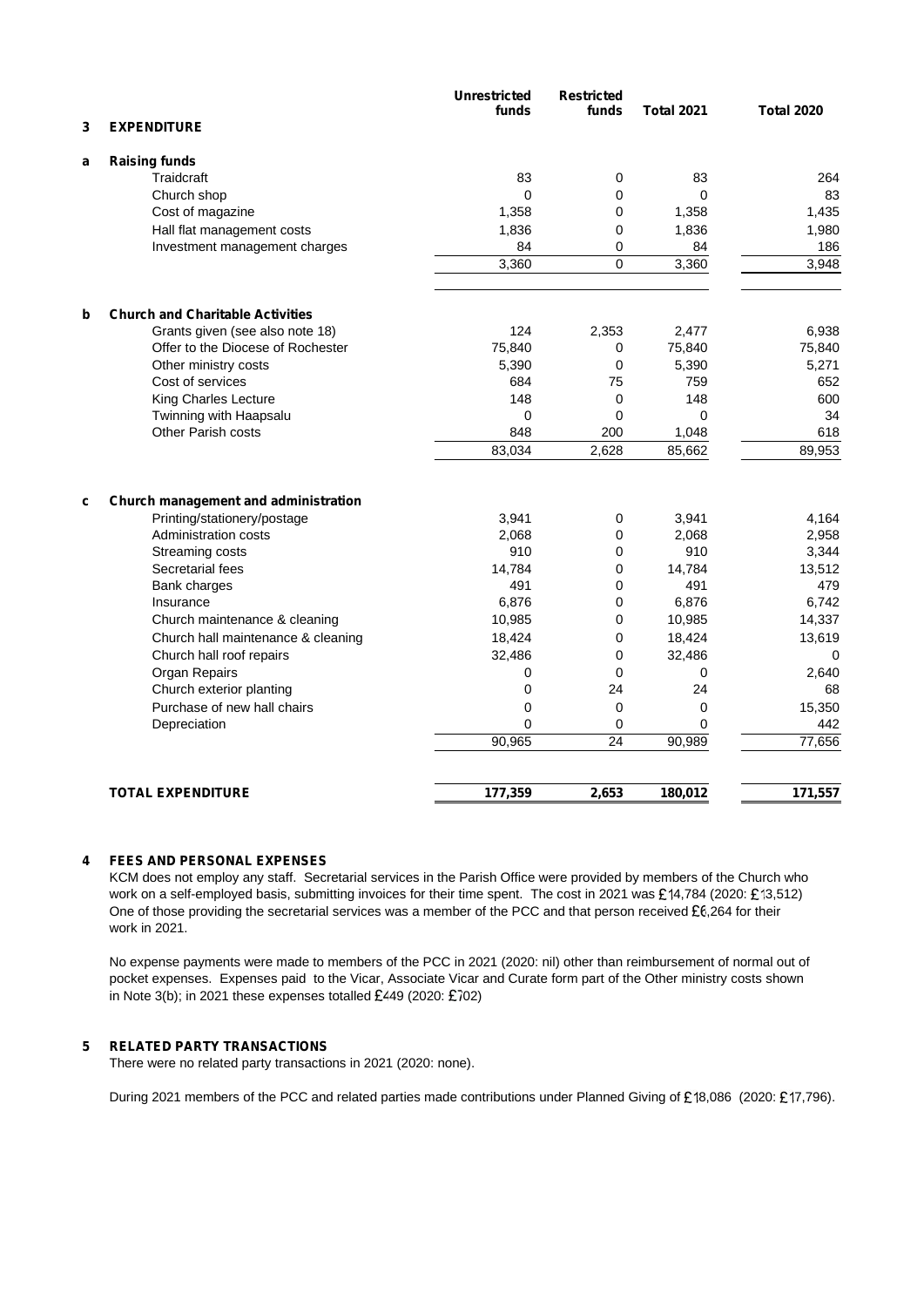### **6 FIXED ASSETS**

| Tangible fixed assets                                                    | <b>Freehold land</b><br>and buildings | Church<br>equipment | Total              |  |
|--------------------------------------------------------------------------|---------------------------------------|---------------------|--------------------|--|
| Actual deemed cost 1 January 2021                                        | 200,000                               | 7.162               | 207,162            |  |
| Additions at actual cost                                                 | 0                                     | 0                   | 0                  |  |
| Cost 31 December 2021                                                    | 200,000                               | 7.162               | 207,162            |  |
| Depreciation brought forward 1 January 2021                              | 0                                     | 7.162               | 7,162              |  |
| Charge for the year                                                      | 0                                     | 0                   | 0                  |  |
| Depreciation 31 December 2021                                            | 0                                     | 7,162               | 7,162              |  |
| Net book value at 31 December 2020<br>Net book value at 31 December 2021 | 200,000<br>200.000                    | 0<br>0              | 200,000<br>200,000 |  |

### **7 INVESTMENTS**

|        |                                            | 2021    | 2020    |  |  |
|--------|--------------------------------------------|---------|---------|--|--|
|        |                                            |         |         |  |  |
|        | 31,979.42 BMO Responsible UK Equity Income | 47.234  | 41.790  |  |  |
| 3033.6 | CBF Church of England Investment Fund      | 70.946  | 62.027  |  |  |
|        | Cash held for re-investment                |         | 25      |  |  |
|        |                                            | 118.179 | 103.842 |  |  |

There was no change in the PCC's holding in these funds other than due to rebates totalling £358.61 received from the investment platform managers of the BMO fund. Due to HMRC restrictions these rebates were reinvested in the fund and are included within the dividends received in Note 3 above.

### **Investment Policy**

KCM undertakes to manage its financial investments in accordance with the following principles:

To act in accordance with the legal requirements and good practice guidelines, issued by the Charity Commission regarding charity investments, including: reviewing investments at least annually; maintaining a reasonable level of diversification in relation to the size of the investment portfolio; taking advice where appropriate from someone experienced in investment matters.

To hold investments that conform to the ethical investment framework determined by the Church of England's Ethical Investment Advisory Group or a similar ethical framework.

To hold investments designed to produce an income yield, but with sufficient level of growth to maintain their capital value

To hold investments on the basis of a 'balanced/cautious' attitude to risk.

To review this Investment Policy once every three years.

The investment policy was last reviewed in 2019 when the PCC agreed to leave it unchanged.

### **8 RESERVES POLICY**

Balances in the Repair Funds are designated for future repairs of the Church and Hall, mainly arising from the quinquennial inspection. Other investments are considered to be free reserves.

The PCC considers these reserves should be maintained to provide:

a) income,

b) funds to be available to meet any shortfall between income and expenditure, and

c) a fund to meet the cost of any essential repairs to the Grade 1 listed Church that may not be covered by other sources. Reserves should, if possible, be maintained at a minimum of 50% of the annual resources used including the transfer to the the repair funds, i.e. at least £85,000. In assessing the amount of assets available, the value of any equity-type investments is taken as 50% of its then current market value.

The reserves policy was last reviewed in 2019 when the PCC agreed on the above.

The present level of reserves is in excess of the target figure and is available to meet income shortfalls due to the closure of the church due to the Coronavirus pandemic. The PCC will review the level of reserves at such time as it is deemed that the income level has stabilised.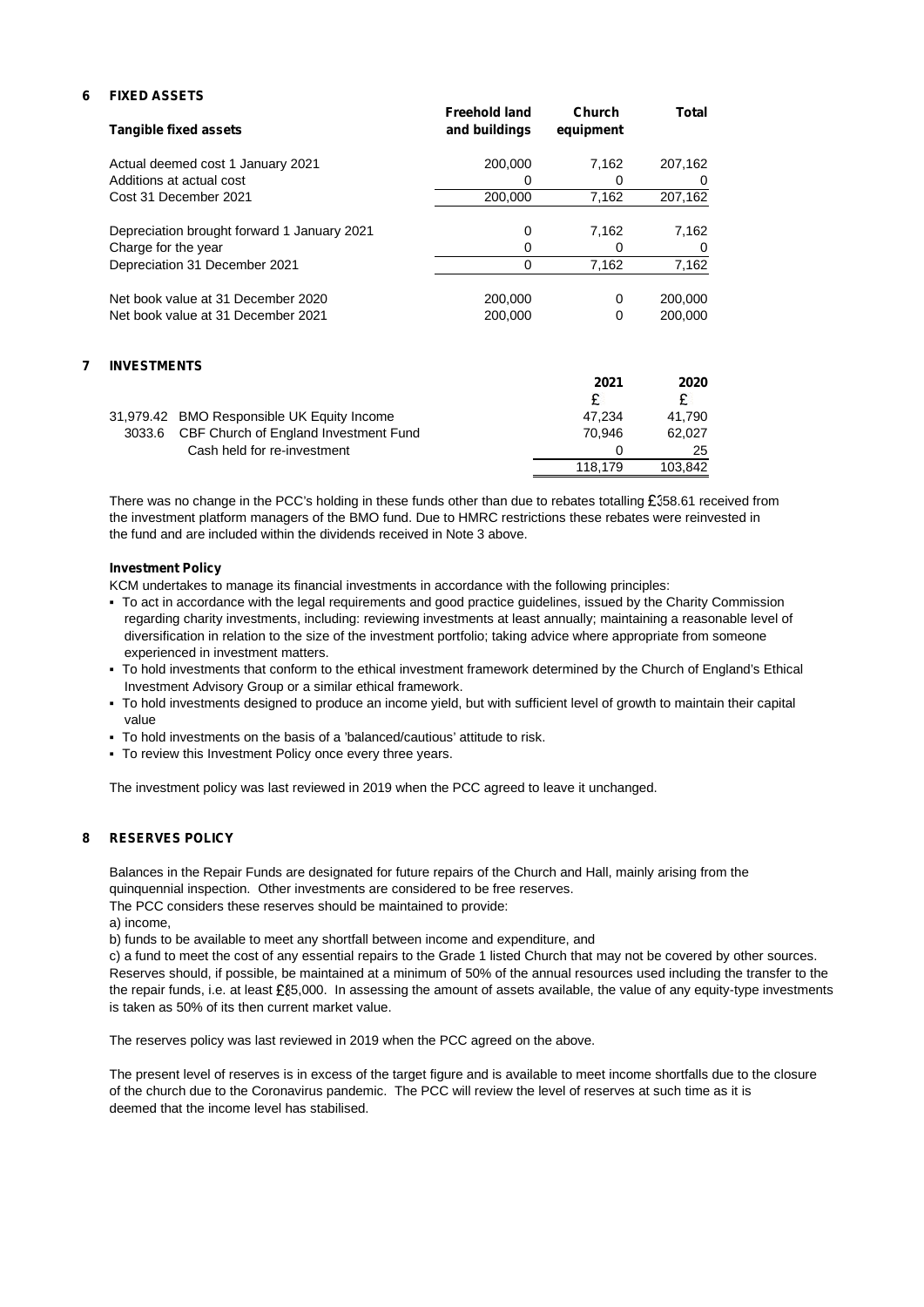### **9 DEBTORS AND PAYMENTS IN ADVANCE**

|                                                                            | 2021        | 2020      |
|----------------------------------------------------------------------------|-------------|-----------|
| Income tax recoverable                                                     | 1,756       | 843       |
| Other debtors                                                              | 6,118       | 1,302     |
|                                                                            | 7,874       | 2,145     |
|                                                                            |             |           |
| <b>DIOCESAN REPAIR FUNDS</b><br>10                                         |             |           |
|                                                                            | 2021        | 2020      |
| Re Church                                                                  | 39,557      | 31,496    |
| Re Hall                                                                    | 4,956       | 13,934    |
|                                                                            | 44,513      | 45,429    |
| 11<br><b>DIOCESAN LOAN FUNDS</b>                                           |             |           |
|                                                                            | 2021        | 2020      |
| General fund                                                               | 76,443      | 96,505    |
| Organ Appeal                                                               | 13,696      | 13,394    |
|                                                                            | 90,139      | 109,899   |
|                                                                            |             |           |
| <b>BALANCES AT BANKS</b><br>$12 \,$                                        |             |           |
|                                                                            | 2021        | 2020      |
| Church current account                                                     | 4,969       | 2,727     |
| Hall current account                                                       | 2,355       | 6,113     |
| Lloyds Savings account                                                     | 13,961      | 7,961     |
|                                                                            | 21,285      | 16,800    |
| <b>LIABILITIES: AMOUNTS FALLING DUE WITHIN ONE YEAR</b><br>13              |             |           |
|                                                                            | 2021        | 2020      |
| Creditors: accruals                                                        |             |           |
| Re Church                                                                  | 4,764       | 6,060     |
| <b>Re Hall</b>                                                             | 15,770      | 6,748     |
|                                                                            | 20,534      | 12,808    |
|                                                                            |             |           |
| 14 RECONCILIATION OF NET INCOME TO NET CASH FLOW FROM OPERATING ACTIVITIES |             |           |
|                                                                            | 2021        | 2020      |
| Net income for the reporting period                                        | (3,851)     | (31, 934) |
| Depreciation charge                                                        | $\mathbf 0$ | 442       |

| Net cash provided by operating activities | (19.628)  | (46,738)  |
|-------------------------------------------|-----------|-----------|
| Increase/(decrease) in creditors          | 7.726     | (15, 312) |
| (increase)/decrease in debtors            | (5, 729)  | 1.600     |
| (increase)/decrease in stocks             |           | 83        |
| Dividends and interest                    | (3,797)   | (4, 123)  |
| (Gains)/losses on investments             | (13, 978) | 2.507     |
| DUPICULUIUI UNUIQU                        |           | ᅮᅮ        |

### **15 ANALYSIS OF NET ASSETS BY FUND**

|                            | Unrestricted | <b>Restricted</b> | 2021      | 2020     |  |
|----------------------------|--------------|-------------------|-----------|----------|--|
| Tangible fixed assets      | 0            | 200,000           | 200,000   | 200,000  |  |
| Investment assets          | 118.179      |                   | 118.179   | 103,843  |  |
| Current assets             | 132.711      | 26.101            | 158.811   | 174.273  |  |
| <b>Current liabilities</b> | (20.534)     |                   | (20, 534) | (12,808) |  |
|                            | 230,356      | 226.101           | 456,457   | 465,308  |  |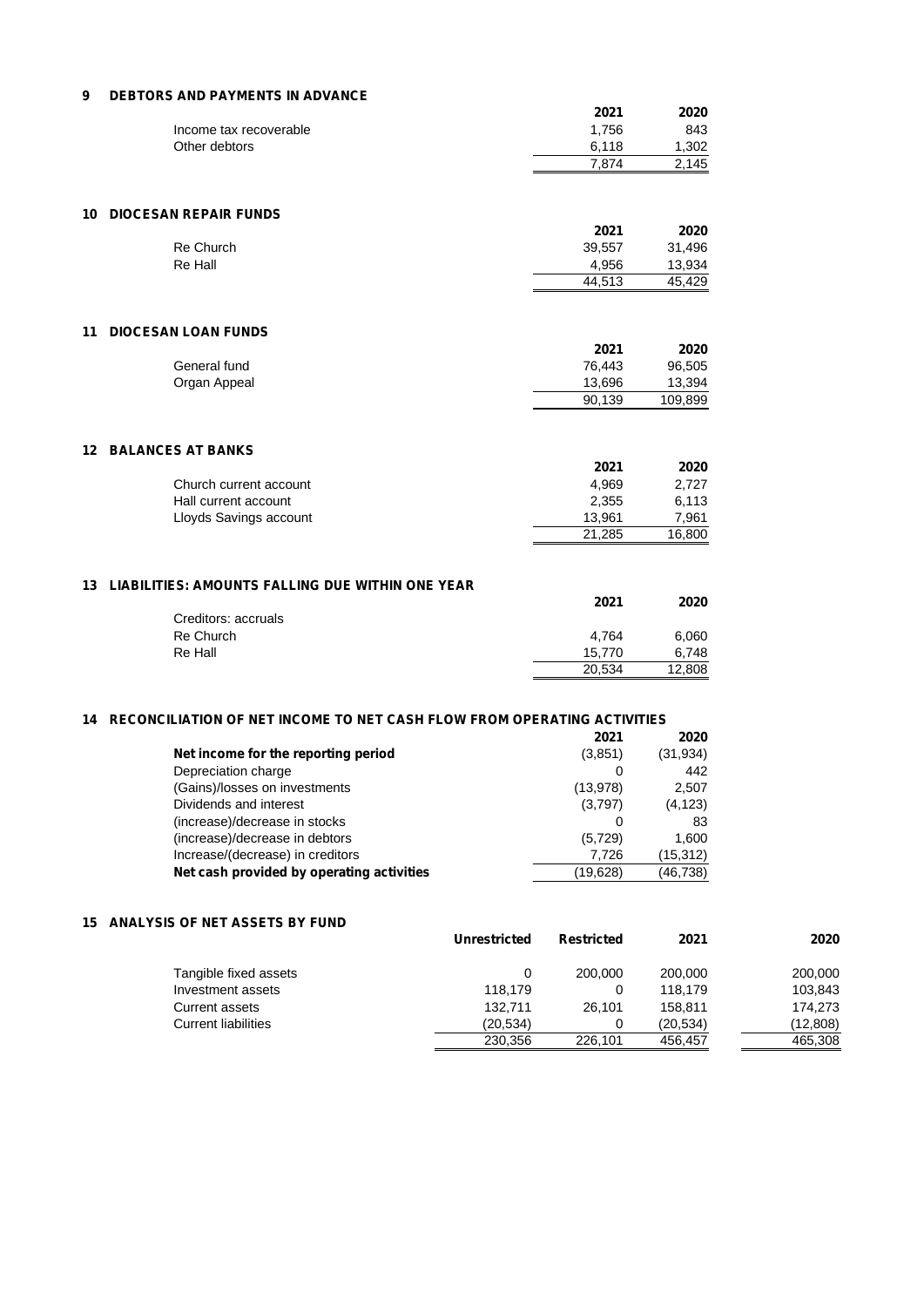### **16 RESTRICTED FUND DETAILS**

| The Restricted Fund comprises the following amounts: | 2021    | 2020    |
|------------------------------------------------------|---------|---------|
| a) Nominal value of Church Hall.                     | 200,000 | 200,000 |
| b) Vicar's discretionary fund                        | 1.100   | 1.271   |
| c) Organ appeal fund (see Note 17)                   | 20,570  | 13.574  |
| d) Music legacy fund                                 | 4.183   | 4.258   |
| e) King Charles' Prayer Book fund                    | 67      | 67      |
| f) Church Exterior fund                              | 136     | 86      |
| g) Children's corner fund                            | 45      | 0       |
|                                                      | 226,101 | 219.256 |

During 2021 Restricted Funds also operated in respect of donations for outreach charities.

Two legacies totalling £6,000 were received in 2016 from the late Paul Barker and the late Sheila Rogers. Each of these legacies specified that the money should be used to further the musical heritage of the Church and a separate restricted fund has been established. There was expenditure of £75 from this fund in 2021.

In 2017 an appeal was launched to purchase an original copy of King Charles' Prayer Book. A total of £815 was collected which attracted £50 in Gift Aid. The book was bought for £800 and the balance of money collected will be used to help cover the cost of suitable storage for the book.

In 2017 an amount of £500 was received for the specific purpose of providing and filling planters at the front of the church's exterior. This amount was given under Gift Aid. An additional amount of £60 was received in 2021 and was given under Gift Aid. The planters were donated and an amount of  $£24$  was spent on planting in 2021. The balance will be used to purchase plants in future years.

### **17 ORGAN APPEAL**

In the past the organists waived their entitlement to a fee for playing at services to the benefit of the Church's general funds. With effect from 1 January 2016, the PCC agreed to transfer such fees to the Organ Appeal fund. Further, the Director of Music has waived his honorarium in favour of the Organ Appeal fund with effect from 1 April 2016. A total of £1,590 was transferred to the Organ Appeal fund from the Church's general funds in respect of 2021 (2020: £630) as a result of these agreements.

In addition, the PCC received a legacy of  $E5,000$  for the benefit of the Organ Appeal fund.

### **18 DONATIONS TO CHARITIES**

|                                                 | From<br>General<br>Fund | From<br>Restricted<br><b>Funds</b> |
|-------------------------------------------------|-------------------------|------------------------------------|
| Home Missionary and other Church Societies<br>a |                         |                                    |
| Community larder                                | $\mathbf 0$             | 160                                |
| Christian Aid                                   | $\Omega$                | 436                                |
| <b>Friends of Rochester Cathedral</b>           | 20                      | 0                                  |
|                                                 | 20                      | 596                                |
| <b>Secular Societies</b><br>b                   |                         |                                    |
| <b>Children's Society</b>                       | $\mathbf 0$             | 234                                |
| Nourish Community Foodbank                      | 0                       | 1,352                              |
| Musicians Benevolent Fund                       | 104                     | 0                                  |
|                                                 | 104                     | 1,586                              |
| <b>Missionary and Charitable Giving</b><br>C    |                         |                                    |
| Vicar's discretionary fund                      | $\Omega$                | 172                                |
|                                                 | $\Omega$                | 172                                |
|                                                 |                         |                                    |
| TOTAL                                           | 124                     | 2,353                              |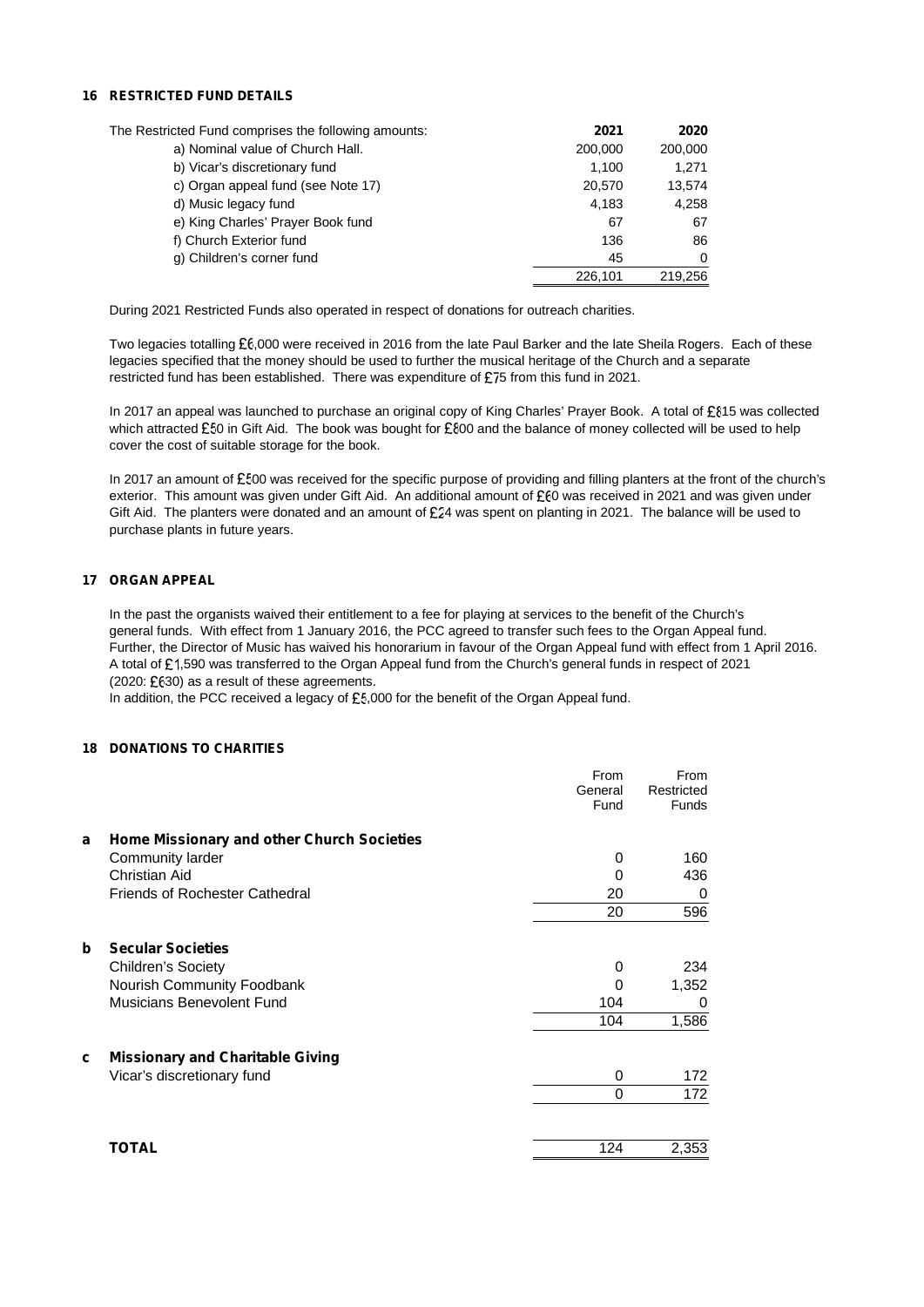## **19 PRIOR PERIOD COMPARATIVE SOFA**

# **For the year ending 31 December 2020**

| <b>INCOME AND ENDOWMENTS</b>            | <b>Note</b> | <b>Unrestricted</b><br>funds<br>£ | <b>Restricted</b><br>funds<br>£ | <b>Total funds</b><br>2020<br>£ |
|-----------------------------------------|-------------|-----------------------------------|---------------------------------|---------------------------------|
|                                         |             |                                   |                                 |                                 |
| Donations and legacies                  | 2(a)        | 110,171                           | 0                               | 110,171                         |
| Charitable activities                   | 2(b)        | 1,032                             | 1,375                           | 2,407                           |
| Other trading activities                | 2(c)        | 25,428                            | 0                               | 25,428                          |
| Investments                             | 2(d)        | 4,063                             | 60                              | 4,123                           |
| <b>Total</b>                            |             | 140,693                           | 1,436                           | 142,129                         |
| <b>EXPENDITURE</b>                      |             |                                   |                                 |                                 |
| Raising funds                           | 3(a)        | 3,948                             | 0                               | 3,948                           |
| <b>Church and Charitable Activities</b> | 3(b)        | 88,535                            | 1,418                           | 89,953                          |
| Church management and administration    | 3(c)        | 74,947                            | 2,708                           | 77,656                          |
| <b>Total</b>                            |             | 167,430                           | 4,127                           | 171,557                         |
| Net gains/(losses) on investments       |             | (2,507)                           | 0                               | (2,507)                         |
| <b>NET INCOME / (EXPENDITURE)</b>       |             | (29, 243)                         | (2,691)                         | (31, 934)                       |
| Transfers between funds                 | 17          | (630)                             | 630                             | 0                               |
| <b>NET MOVEMENT IN FUNDS</b>            |             | (29, 873)                         | (2,061)                         | (31, 934)                       |
| <b>RECONCILIATION OF FUNDS</b>          |             |                                   |                                 |                                 |
| Total funds brought forward             |             | 275,924                           | 221,318                         | 497,242                         |
| Total funds carried forward             |             | 246.051                           | 219,257                         | 465,308                         |